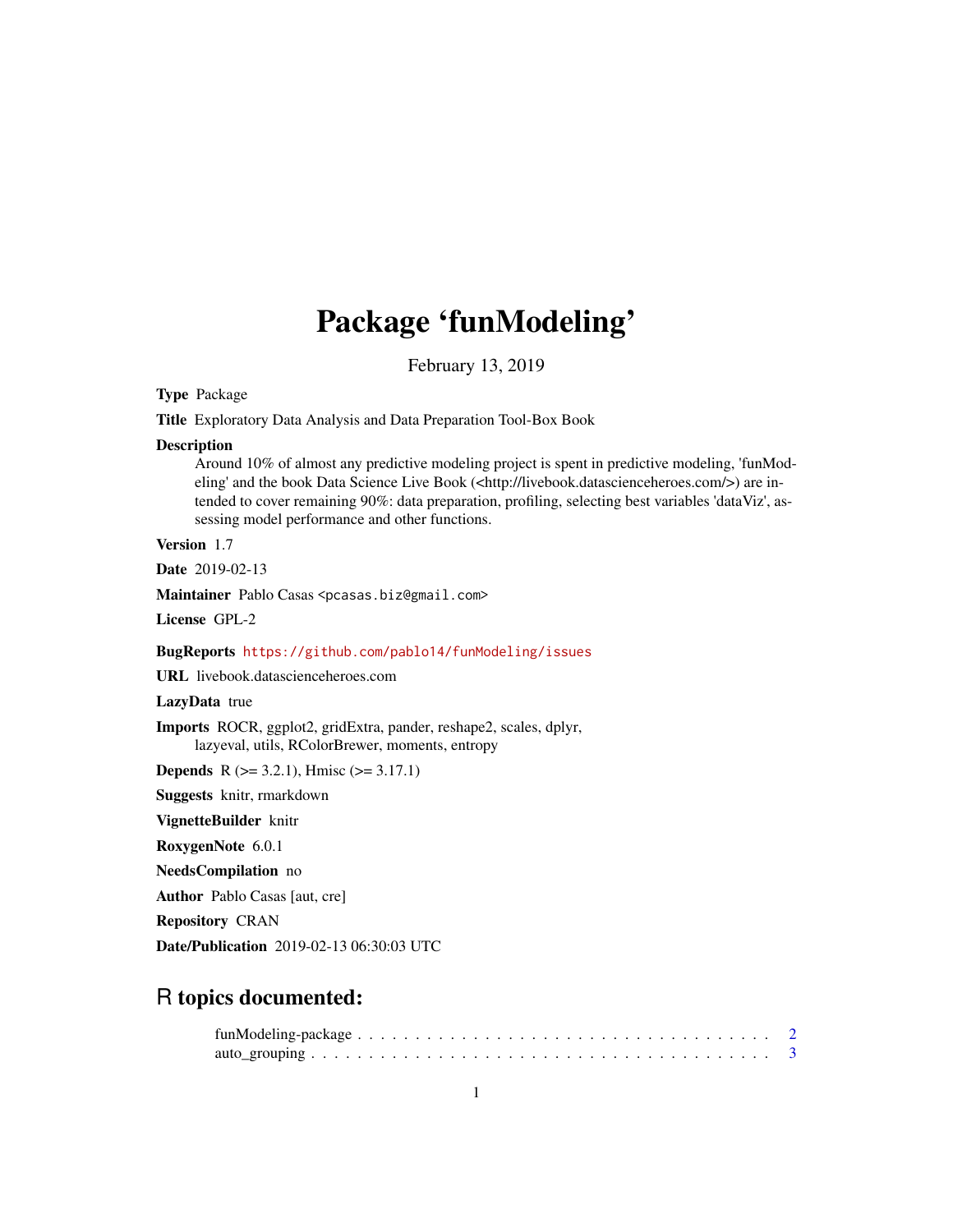<span id="page-1-0"></span>

|       |                                                                                                                       |  |  |  |  |  |  |  |  |  |  |  |  |  |  |  | $\overline{4}$ |
|-------|-----------------------------------------------------------------------------------------------------------------------|--|--|--|--|--|--|--|--|--|--|--|--|--|--|--|----------------|
|       |                                                                                                                       |  |  |  |  |  |  |  |  |  |  |  |  |  |  |  | 5              |
|       |                                                                                                                       |  |  |  |  |  |  |  |  |  |  |  |  |  |  |  | 6              |
|       |                                                                                                                       |  |  |  |  |  |  |  |  |  |  |  |  |  |  |  | 6              |
|       |                                                                                                                       |  |  |  |  |  |  |  |  |  |  |  |  |  |  |  | $\overline{7}$ |
|       |                                                                                                                       |  |  |  |  |  |  |  |  |  |  |  |  |  |  |  | 8              |
|       |                                                                                                                       |  |  |  |  |  |  |  |  |  |  |  |  |  |  |  | 9              |
|       |                                                                                                                       |  |  |  |  |  |  |  |  |  |  |  |  |  |  |  | 10             |
|       |                                                                                                                       |  |  |  |  |  |  |  |  |  |  |  |  |  |  |  | 10             |
|       |                                                                                                                       |  |  |  |  |  |  |  |  |  |  |  |  |  |  |  | 11             |
|       | $\text{desc\_groups\_rank} \dots \dots \dots \dots \dots \dots \dots \dots \dots \dots \dots \dots \dots \dots \dots$ |  |  |  |  |  |  |  |  |  |  |  |  |  |  |  | 12             |
|       |                                                                                                                       |  |  |  |  |  |  |  |  |  |  |  |  |  |  |  | 12             |
|       |                                                                                                                       |  |  |  |  |  |  |  |  |  |  |  |  |  |  |  | 13             |
|       |                                                                                                                       |  |  |  |  |  |  |  |  |  |  |  |  |  |  |  | 14             |
|       |                                                                                                                       |  |  |  |  |  |  |  |  |  |  |  |  |  |  |  | 15             |
|       |                                                                                                                       |  |  |  |  |  |  |  |  |  |  |  |  |  |  |  | 16             |
|       |                                                                                                                       |  |  |  |  |  |  |  |  |  |  |  |  |  |  |  | 17             |
|       |                                                                                                                       |  |  |  |  |  |  |  |  |  |  |  |  |  |  |  | 17             |
|       |                                                                                                                       |  |  |  |  |  |  |  |  |  |  |  |  |  |  |  | 18             |
|       |                                                                                                                       |  |  |  |  |  |  |  |  |  |  |  |  |  |  |  | 19             |
|       |                                                                                                                       |  |  |  |  |  |  |  |  |  |  |  |  |  |  |  | 19             |
|       |                                                                                                                       |  |  |  |  |  |  |  |  |  |  |  |  |  |  |  | 20             |
|       |                                                                                                                       |  |  |  |  |  |  |  |  |  |  |  |  |  |  |  | 21             |
|       |                                                                                                                       |  |  |  |  |  |  |  |  |  |  |  |  |  |  |  | 21             |
|       |                                                                                                                       |  |  |  |  |  |  |  |  |  |  |  |  |  |  |  | 22             |
|       |                                                                                                                       |  |  |  |  |  |  |  |  |  |  |  |  |  |  |  | 23             |
|       |                                                                                                                       |  |  |  |  |  |  |  |  |  |  |  |  |  |  |  | 23             |
|       |                                                                                                                       |  |  |  |  |  |  |  |  |  |  |  |  |  |  |  | 24             |
|       |                                                                                                                       |  |  |  |  |  |  |  |  |  |  |  |  |  |  |  | 25             |
|       |                                                                                                                       |  |  |  |  |  |  |  |  |  |  |  |  |  |  |  | 25             |
|       |                                                                                                                       |  |  |  |  |  |  |  |  |  |  |  |  |  |  |  | 27             |
|       |                                                                                                                       |  |  |  |  |  |  |  |  |  |  |  |  |  |  |  | 28             |
|       |                                                                                                                       |  |  |  |  |  |  |  |  |  |  |  |  |  |  |  | 29             |
|       |                                                                                                                       |  |  |  |  |  |  |  |  |  |  |  |  |  |  |  | 29             |
|       |                                                                                                                       |  |  |  |  |  |  |  |  |  |  |  |  |  |  |  | 30             |
| Index |                                                                                                                       |  |  |  |  |  |  |  |  |  |  |  |  |  |  |  | 31             |

funModeling-package *funModeling: Exploratory data analysis, data preparation and model performance*

# Description

funModeling is intimately related to the Data Science Live Book -Open Source- (2017) in the sense that most of its functionality is used to explain different topics addressed by the book.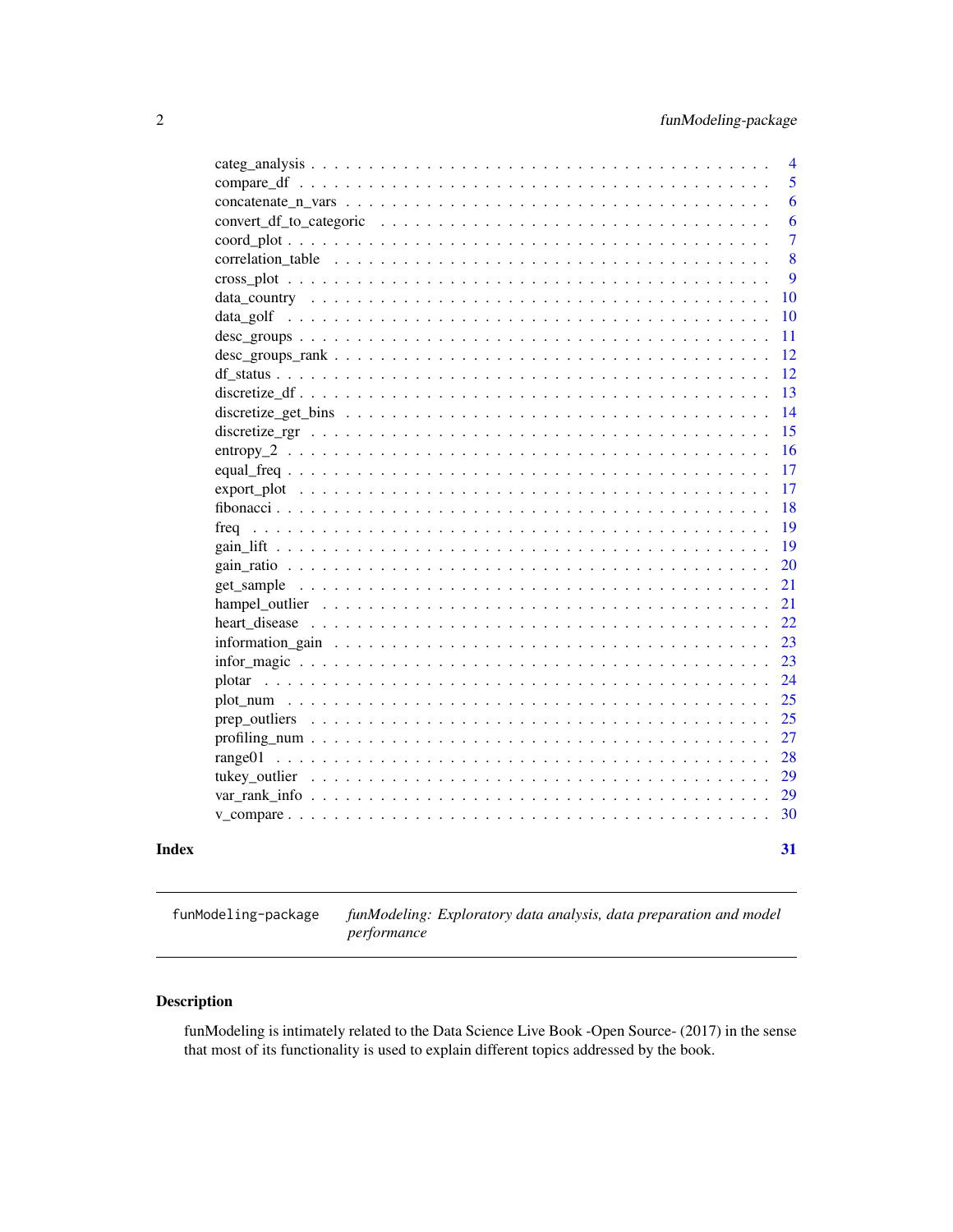# <span id="page-2-0"></span>auto\_grouping 3

# Details

To start using funModeling you can start by the vignette: 'browseVignettes(package = "funModeling")'

Or you can read the Data Science Live Book, fully accessible at: [https://livebook.datascienceh](https://livebook.datascienceheroes.com)eroes. [com](https://livebook.datascienceheroes.com)

### Author(s)

Maintainer: Pablo Casas <pcasas.biz@gmail.com>

# See Also

Useful links:

- <livebook.datascienceheroes.com>
- Report bugs at <https://github.com/pablo14/funModeling/issues>

auto\_grouping *Reduce cardinality in categorical variable by automatic grouping*

# Description

Reduce the cardinality of an input variable based on a target -binary by now- variable based on attribitues of accuracy and representativity, for both input and target variable. It uses a cluster model to create the new groups. Full documentation can be found at: [https://livebook.](https://livebook.datascienceheroes.com/data-preparation.html#high_cardinality_predictive_modeling) [datascienceheroes.com/data-preparation.html#high\\_cardinality\\_predictive\\_modeling](https://livebook.datascienceheroes.com/data-preparation.html#high_cardinality_predictive_modeling)

### Usage

```
auto_grouping(data, input, target, n_groups, model = "kmeans", seed = 999)
```
### Arguments

| data     | data frame source                                                                                                                   |
|----------|-------------------------------------------------------------------------------------------------------------------------------------|
| input    | categorical variable indicating                                                                                                     |
| target   | string of the variable to optimize the re-grouping                                                                                  |
| n_groups | number of groups for the new category based on input, normally between 3 and<br>10.                                                 |
| model    | is the clustering model used to create the grouping, supported models: "kmeans"<br>(default) or "helust" (hierarchical clustering). |
| seed     | optional, random number used internally for the k-means, changing this value<br>will change the model                               |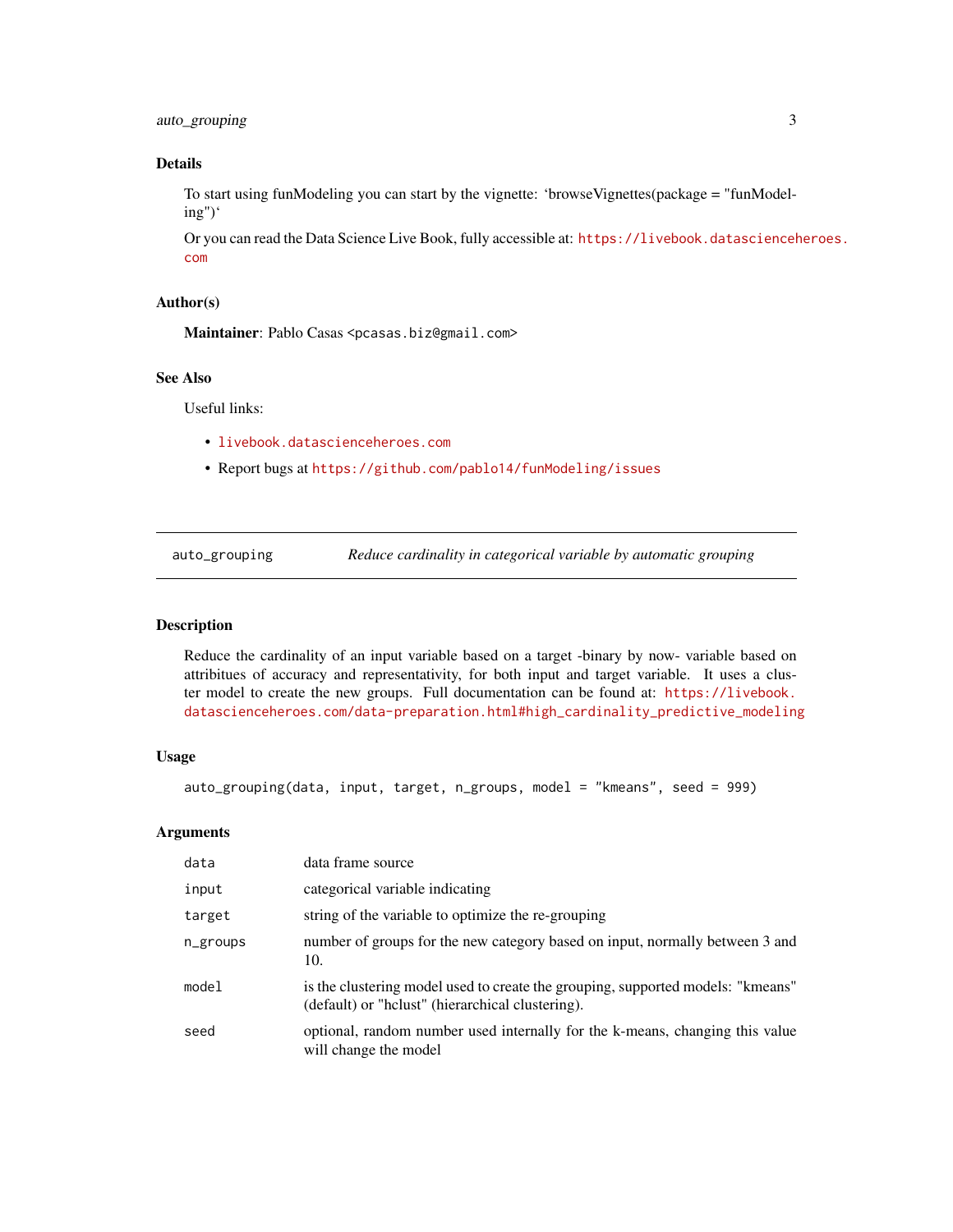# <span id="page-3-0"></span>Value

A list containing 3 elements: recateg\_results which contains the description of the target variable with the new groups; df\_equivalence is a data frame containing the input category and the new category; fit\_cluster which is the cluster model used to do the re-grouping

# Examples

```
## Not run:
# Reducing quantity of countries based on has_flu variable
auto_grouping(data=data_country, input='country', target="has_flu", n_groups=8)
```
## End(Not run)

categ\_analysis *Profiling analysis of categorical vs. target variable*

# **Description**

Retrieves a complete summary of the grouped input variable against the target variable. Type of target variable must be binary for now. A positive case will be the less representative one. It returns the total positive cases (sum\_target)); pecentage of total positive cases (perc\_target) that fell in that category (this column sums 1); likelihood or mean of positive cases (mean\_target) measured by the total positive cases over total cases in that category; quantity of rows of that category (q\_rows) and in percentage (perc\_rows) -this column sums 1. Full documentation can be found at:  $\lt$ http://http://livebook.datascienceheroes.com/data\_preparation/high\_cardinality\_predictive\_modeling.html/>.

# Usage

categ\_analysis(data, input, target)

### Arguments

| data   | input data containing the variable to describe                                                                                         |
|--------|----------------------------------------------------------------------------------------------------------------------------------------|
| input  | string input variable (if empty, it runs for all categorical variable), it can take a<br>single character value or a character vector. |
| target | string target variable. Binary or two class is only supported by now.                                                                  |

# Value

if input has 1 variable, it retrurns a data frame indicating all the metrics, otherwise prints in console all variable results.

```
categ_analysis(data_country, "country", "has_flu")
```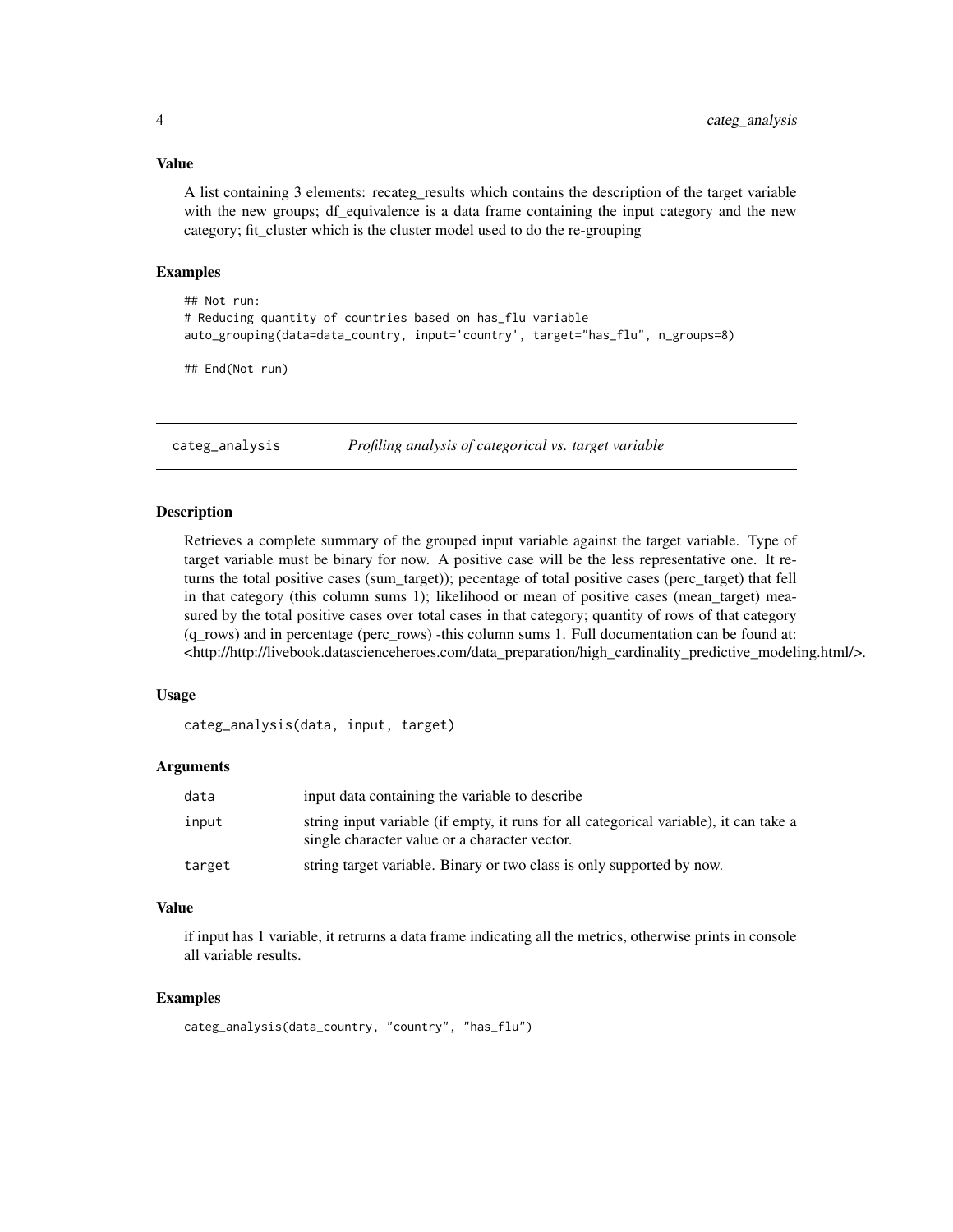<span id="page-4-0"></span>

Obtain differences between two data frames

# Usage

```
compare_df(dfcomp_x, dfcomp_y, keys_x, keys_y = NA, compare_values = FALSE)
```
# Arguments

| dfcomp_x | first data frame to compare                                                                                                                            |
|----------|--------------------------------------------------------------------------------------------------------------------------------------------------------|
| dfcomp_y | second data frame to compare                                                                                                                           |
| keys_x   | keys of the first dataframe.                                                                                                                           |
| keys_y   | (optional) keys of the second dataframe, if missing both data frames will be<br>compared with the keys x                                               |
|          | compare_values (optional) if TRUE it will not only compare keys, but also will check if the<br>values of non-key matching columns have the same values |

### Value

Differences and coincident values

```
data(heart_disease)
a=heart_disease
b=heart_disease
a=subset(a, age >45)
b=subset(b, age <50)
b$gender='male'
b$chest_pain=ifelse(b$chest_pain ==3, 4, b$chest_pain)
res=compare_df(a, b, c('age', 'gender'))
# Print the keys that didn't match
res
# Accessing the keys not present in the first data frame
res[[1]]$rows_not_in_X
# Accessing the keys not present in the second data frame
res[[1]]$rows_not_in_Y
# Accessing the keys which coincide completely
res[[1]]$coincident
# Accessing the rows whose values did not coincide
res[[1]]$different_values
```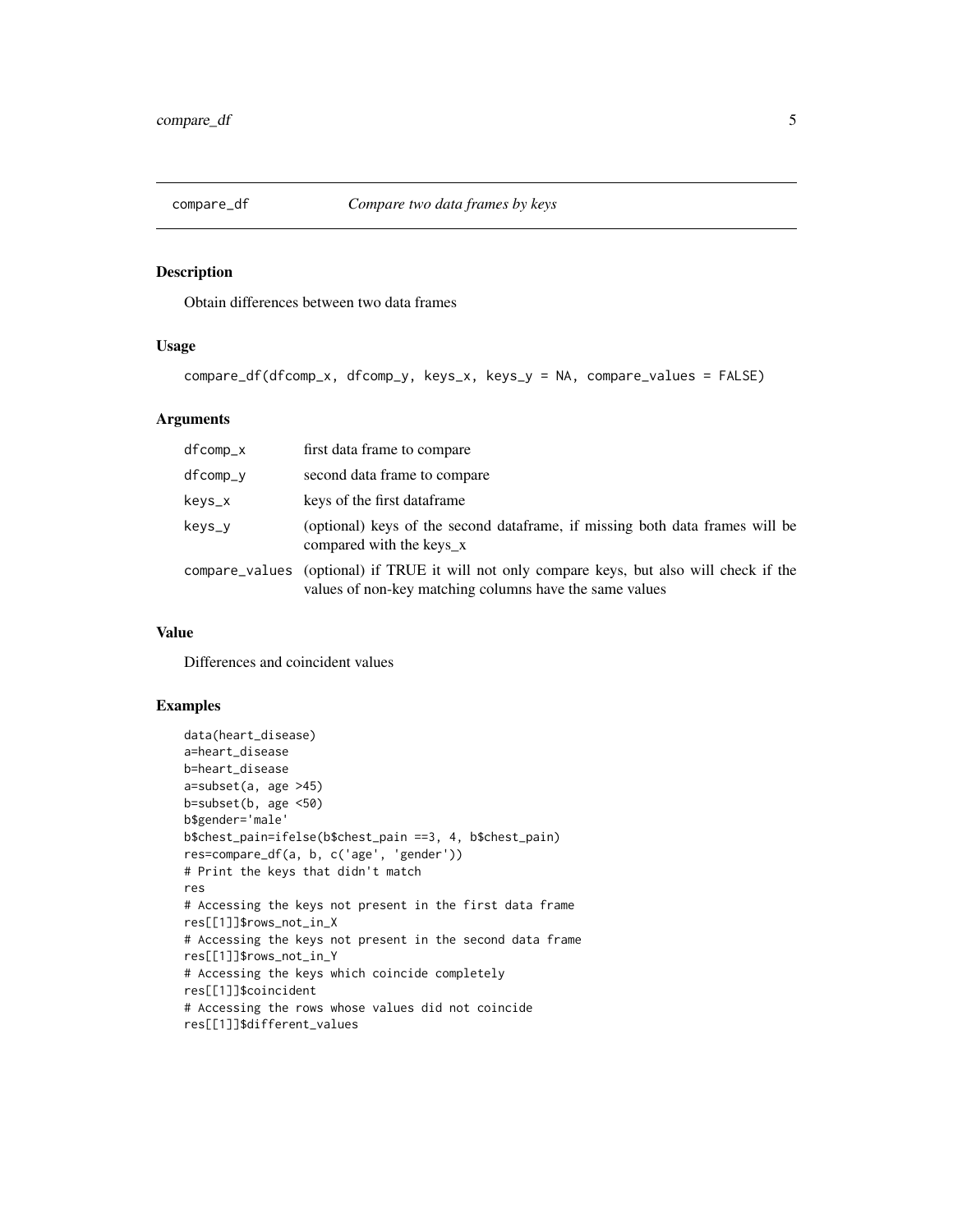<span id="page-5-0"></span>concatenate\_n\_vars *Concatenate 'N' variables*

#### Description

Concatenate 'N' variables using the char pipe:  $\langle \rangle$ . This function is used when there is the need of measuring the mutual information and/or the information gain between 'N' input variables an against a target variable. This function makes sense when it is used based on categorical data.

### Usage

```
concatenate_n_vars(data, vars)
```
# Arguments

| data | data frame containing the two variables to concatenate   |
|------|----------------------------------------------------------|
| vars | character vector containing all variables to concatenate |

### Value

vector containing the concatenated values for the given variables

### Examples

```
## Not run:
new_variable=concatenate_n_vars(mtcars, c("cyl", "disp"))
# Checking new variable
head(new_variable)
```
## End(Not run)

convert\_df\_to\_categoric

*Convert every column in a data frame to character*

#### Description

It converts all the variables present in 'data' to character. Criteria conversion is based on two functions, [discretize\\_get\\_bins](#page-13-1) plus [discretize\\_df](#page-12-1), which will discretize all the numerical variables based on equal frequency criteria, with the number of bins equal to 'n\_bins'. This only applies for numerical variables which unique valuesare more than 'n\_bins' parameter. After this step, it may happen that variables remain non-character, so these variables will be converting directly into character.

#### Usage

```
convert_df_to_categoric(data, n_bins)
```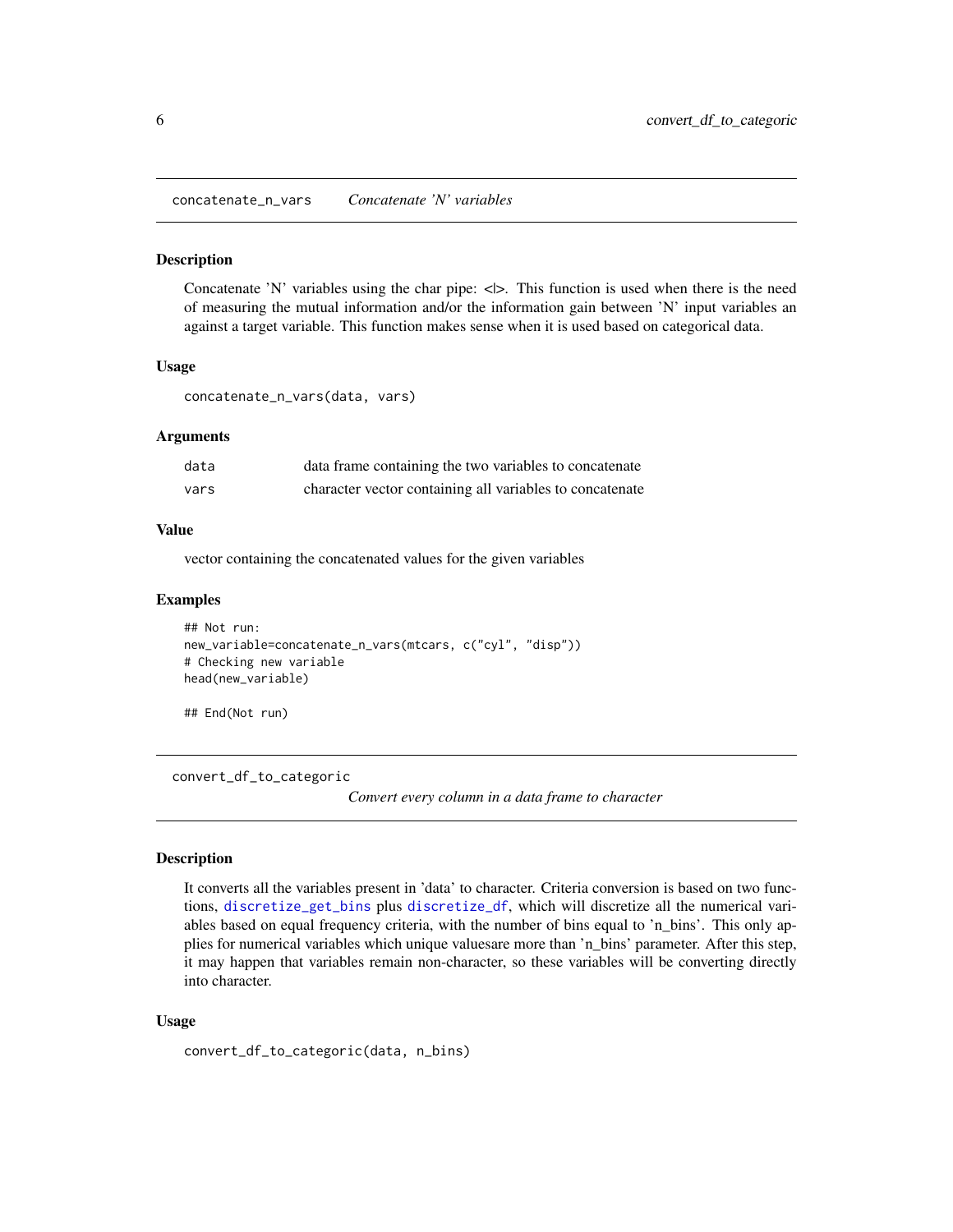# <span id="page-6-0"></span>coord\_plot 7

### **Arguments**

| data   | input data frame to discretize            |
|--------|-------------------------------------------|
| n bins | number of bins/segments for each variable |

# Value

data frame containing all variables as character

# Examples

```
## Not run:
# before
df_status(heart_disease)
# after
new_df=convert_df_to_categoric(data=heart_disease, n_bins=5)
df_status(new_df)
## End(Not run)
```
coord\_plot *Coordinate plot*

# Description

Calculate the means (or other function defined in 'group\_func' parameter) per group to analyze how each segment behave. It scales each variable mean inti the 0 to 1 range to easily profile the groups according to its mean. It also calculate the mean regardless the grouping. This function is also useful when you want to profile cluster results in terms of its means.

### Usage

coord\_plot(data, group\_var, group\_func = mean, print\_table = FALSE)

### Arguments

| data        | input data source                                                                                                                            |
|-------------|----------------------------------------------------------------------------------------------------------------------------------------------|
| group_var   | variable to make the group by                                                                                                                |
| group_func  | the data type of this parameter is a function, not an string, this is the function to<br>be used in the group by, the default value is: mean |
| print_table | False by default, if true it retrieves the mean table used to generate the plot.                                                             |

### Value

coordinate plot, if print\_table=T it also prints a table with the average per column plus the average of the whole column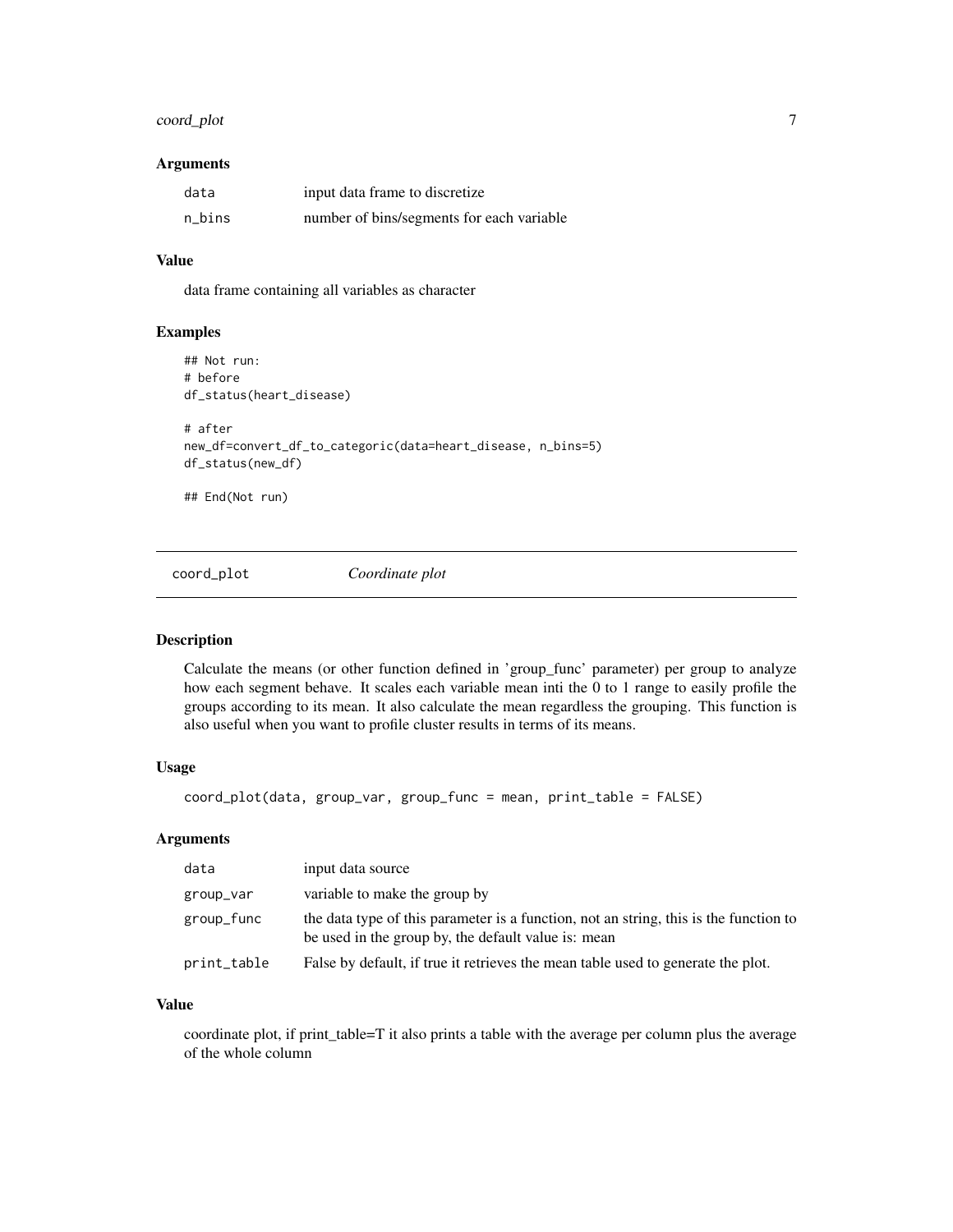# Examples

```
## Not run:
# calculating the differences based on function 'mean'
coord_plot(data=mtcars, group_var="cyl")
# printing the table used to generate the coord_plot
coord_plot(data=mtcars, group_var="cyl", print_table=TRUE)
# printing the table used to generate the coord_plot
coord_plot(data=mtcars, group_var="cyl", group_func=median, print_table=TRUE)
## End(Not run)
```
correlation\_table *Get correlation against target variable*

# Description

Obtain correlation table for all variables against target variable. Only numeric variables are analyzed (factor/character are skippted automatically).

### Usage

```
correlation_table(data, target)
```
# Arguments

| data   | data frame                 |
|--------|----------------------------|
| target | string variable to predict |

# Value

Correlation index for all data input variable

```
correlation_table(data=heart_disease, target="has_heart_disease")
```
<span id="page-7-0"></span>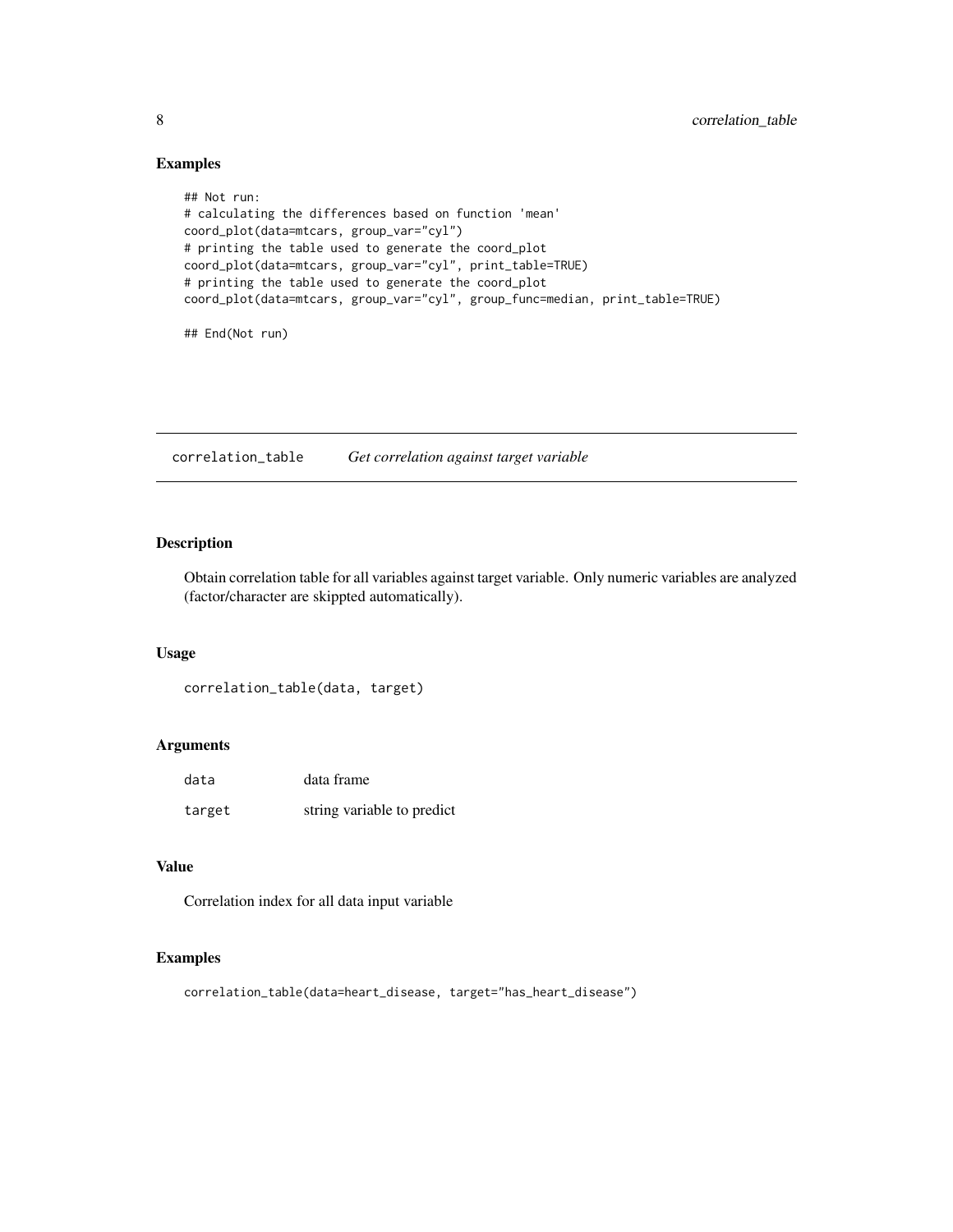<span id="page-8-0"></span>

The cross\_plot shows how the input variable is correlated with the target variable, getting the likelihood rates for each input's bin/bucket .

### Usage

cross\_plot(data, input, target, path\_out, auto\_binning, plot\_type = "both")

# Arguments

| data         | data frame source                                                                                                                |
|--------------|----------------------------------------------------------------------------------------------------------------------------------|
| input        | input variable name (if empty, it runs for all numeric variable), it can take a<br>single character value or a character vector. |
| target       | variable name to predict                                                                                                         |
| path_out     | path directory, if it has a value the plot is saved                                                                              |
| auto_binning | indicates the automatic binning of input variable based on equal frequency (func-<br>tion 'equal_freq'), default value=TRUE      |
| plot_type    | indicates if the output is the 'percentual' plot, the 'quantity' or 'both' (default).                                            |

# Value

cross plot

### Examples

```
## Not run:
## Example 1:
cross_plot(data=heart_disease, input="chest_pain", target="has_heart_disease")
## Example 2: Disabling auto_binning:
cross_plot(data=heart_disease, input="oldpeak",
target="has_heart_disease", auto_binning=FALSE)
## Example 3: Saving the plot into a folder:
cross_plot(data=heart_disease, input="oldpeak",
target="has_heart_disease", path_out = "my_folder")
## Example 4: Running with multiple input variables at the same time:
cross_plot(data=heart_disease, input=c("age", "oldpeak", "max_heart_rate"),
target="has_heart_disease")
```
## End(Not run)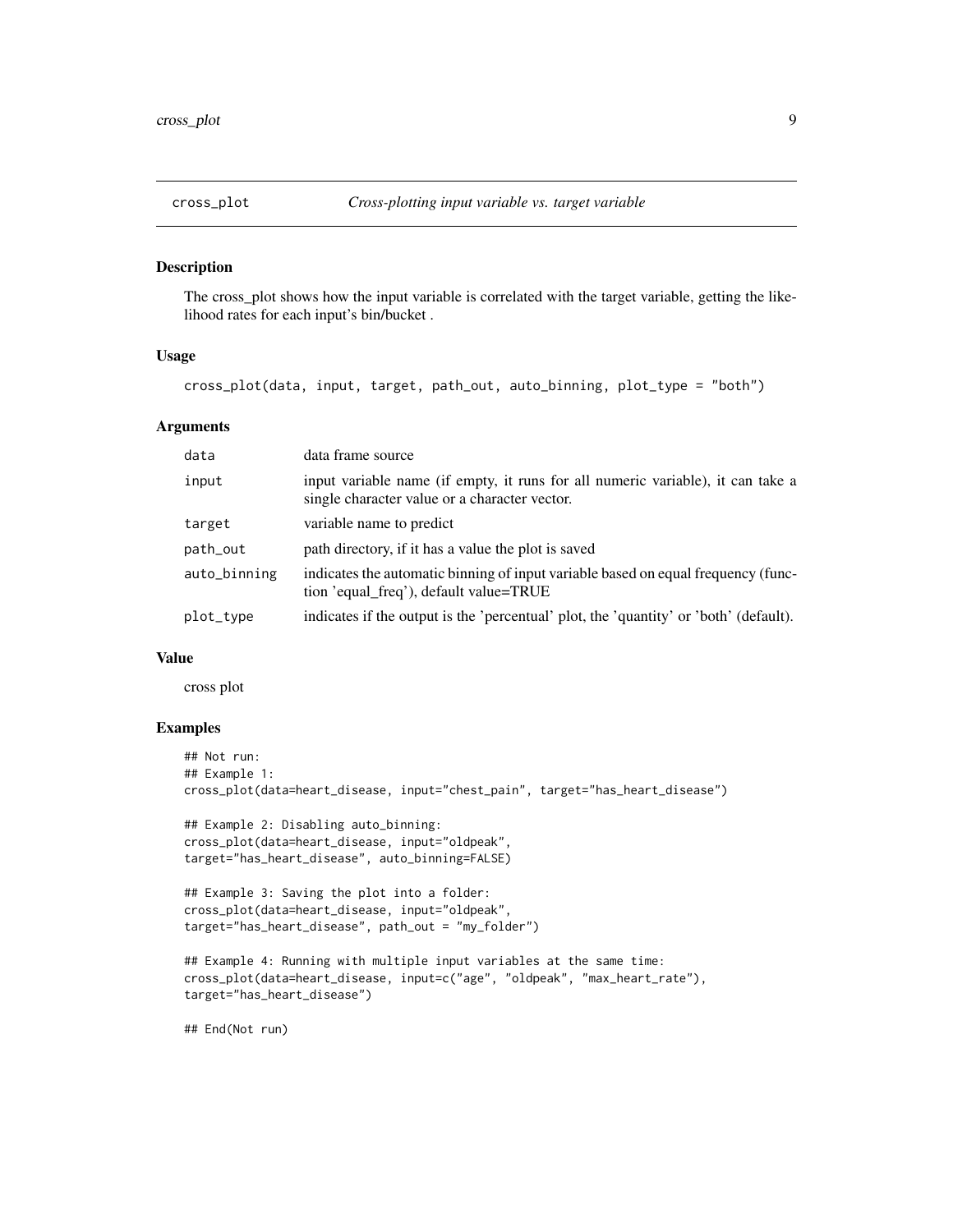<span id="page-9-0"></span>

Each row represents a person from different countries indicating if he or she has or not flu. Colmuns person: unique id country: country of the person, 70 different countries has\_flu: character variable with values "yes" or "no" indicating if the person has flu

# Usage

data\_country

# Format

A data frame with 910 rows and 3 variables

data\_golf *Play golf*

# Description

This well known small data frame containst 14 cases indicating wheter or not play golf based on wheather conditions. Target variable: 'play\_golf.'

### Usage

data\_golf

# Format

A data frame with 14 rows and 3 variables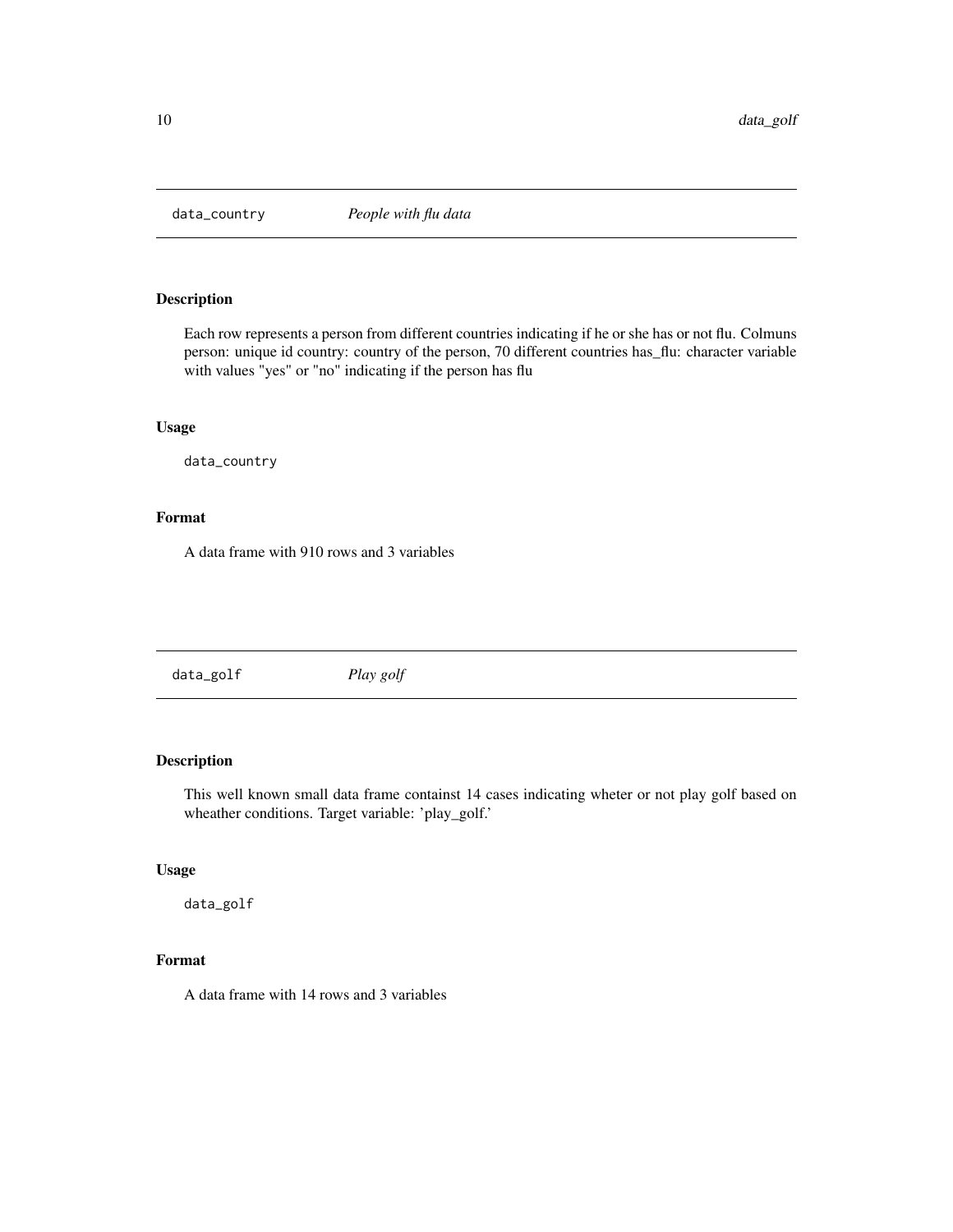<span id="page-10-0"></span>

Calculate the means (or other function) per group to analyze how each segment behave. It scales each variable mean inti the 0 to 1 range to easily profile the groups according to its mean. It also calculate the mean regardless the grouping. This function is also useful when you want to profile cluster results in terms of its means. It automatically adds a row representing the sumarization of the column regardless the group\_var categories, this is useful to compare each segement with the whole population. It will exclude all factor/character variables.

# Usage

```
desc_groups(data, group_var, group_func = mean, add_all_data_row = T)
```
# Arguments

| data             | input data source                                                                                                                                                    |
|------------------|----------------------------------------------------------------------------------------------------------------------------------------------------------------------|
| group_var        | variable to make the group by                                                                                                                                        |
| group_func       | the data type of this parameter is a function, not an string, this is the function to<br>be used in the group by, the default value is: mean                         |
| add_all_data_row |                                                                                                                                                                      |
|                  | flag indicating if final data contains the row: 'All_Data', which is the function<br>applied regardless the grouping. Useful to compare with the rest of the values. |

### Value

grouped data frame

```
# default grouping function: mean
desc_groups(data=mtcars, group_var="cyl")
```

```
# using the median as the grouping function
desc_groups(data=mtcars, group_var="cyl", group_func=median)
```

```
# using the max as the grouping function
desc_groups(data=mtcars, group_var="gear", group_func=max)
```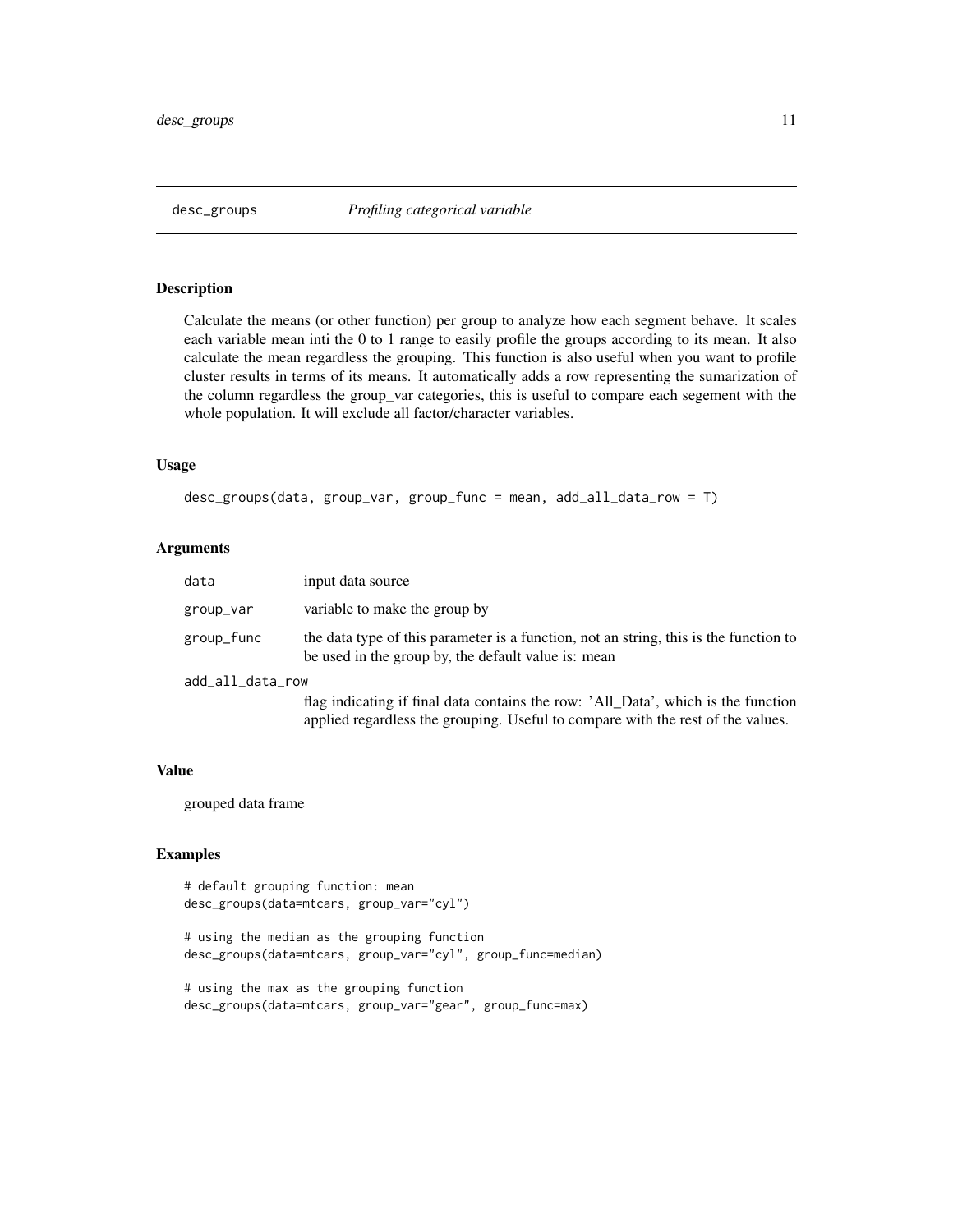<span id="page-11-0"></span>

Similar to 'desc\_groups' function, this one computes the rank of each value in order to quickly know what is the value in each segment that has the highest value (rank=1). 1 represent the highest number. It will exclude all factor/character variables.

#### Usage

desc\_groups\_rank(data, group\_var, group\_func = mean)

### Arguments

| data       | input data source                                                                                                                            |
|------------|----------------------------------------------------------------------------------------------------------------------------------------------|
| group_var  | variable to make the group by                                                                                                                |
| group_func | the data type of this parameter is a function, not an string, this is the function to<br>be used in the group by, the default value is: mean |

# Value

grouped data frame, showing the rank instead of the absolute values/

### Examples

```
# default grouping function: mean
desc_groups_rank(data=mtcars, group_var="gear")
# using the median as the grouping function
desc_groups(data=mtcars, group_var="cyl", group_func=median)
# using the max as the grouping function
desc_groups_rank(data=mtcars, group_var="gear", group_func=max)
```

```
df_status Get a summary for the given data frame (o vector).
```
### Description

For each variable it returns: Quantity and percentage of zeros (q\_zeros and p\_zeros respectevly). Same metrics for NA values  $(q_NA/p_na)$ , and infinite values  $(q_infp_infp)$ . Last two columns indicates data type and quantity of unique values. This function print and return the results.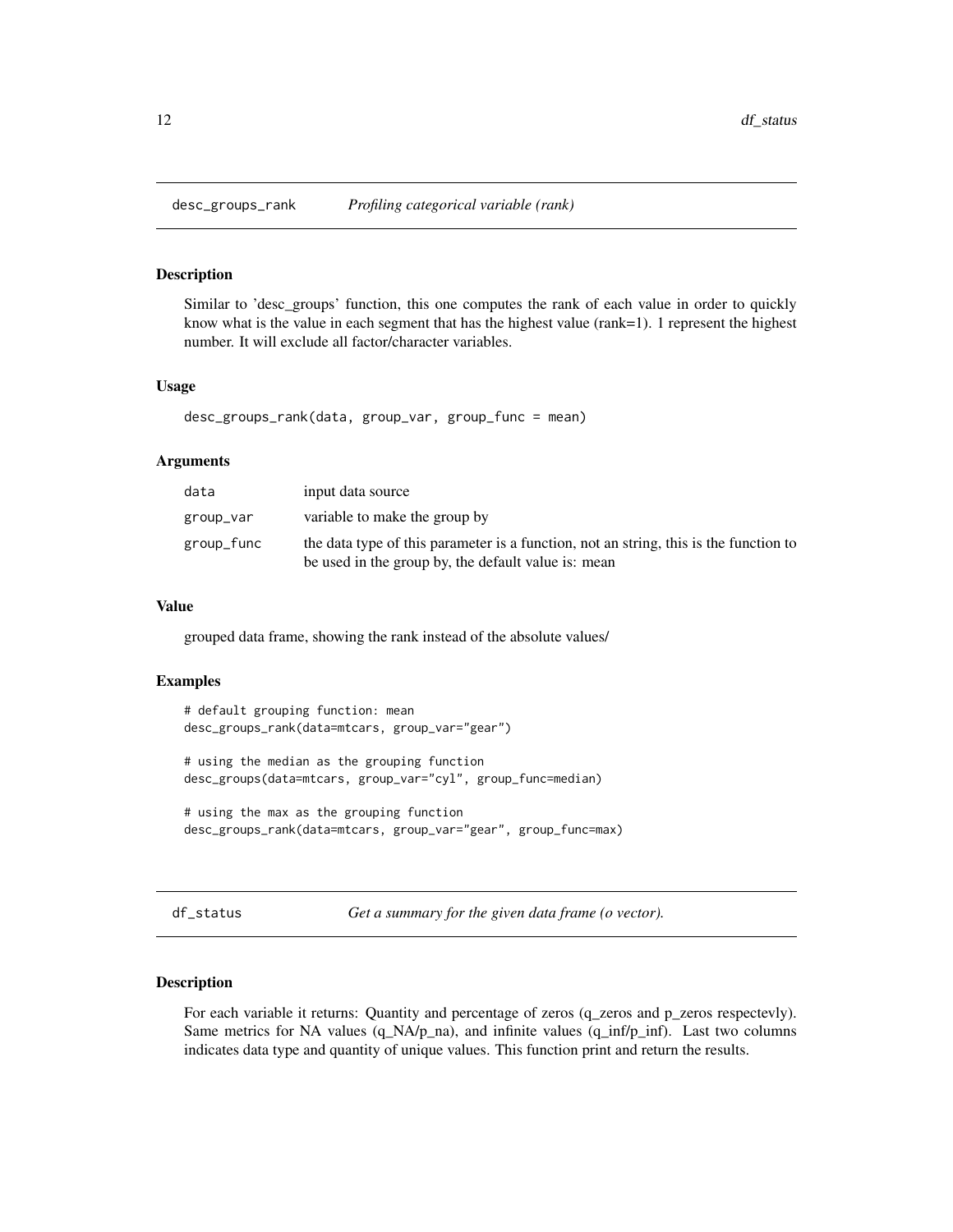# <span id="page-12-0"></span>discretize\_df 13

### Usage

df\_status(data, print\_results)

### Arguments

| data | data frame or a single vector                                                     |
|------|-----------------------------------------------------------------------------------|
|      | print_results if FALSE then there is not a print in the console, TRUE by default. |

# Value

Metrics data frame

# Examples

df\_status(heart\_disease)

<span id="page-12-1"></span>discretize\_df *Discretize a data frame*

### Description

Converts all numerical variables into factor or character, depending on 'stringsAsFactors' parameter, based on equal frequency criteria. The thresholds for each segment in each variable are generated based on the output of [discretize\\_get\\_bins](#page-13-1) function, which returns a data frame containing the threshold for each variable. This result is must be the 'data\_bins' parameter input. Important to note that the returned data frame contains the non-transformed variables plus the transformed ones. More info about converting numerical into categorical variables can be found at: [https:](https://livebook.datascienceheroes.com/data-preparation.html#data_types) [//livebook.datascienceheroes.com/data-preparation.html#data\\_types](https://livebook.datascienceheroes.com/data-preparation.html#data_types)

# Usage

discretize\_df(data, data\_bins, stringsAsFactors = T)

### Arguments

| data             | Input data frame                                                                                                                               |
|------------------|------------------------------------------------------------------------------------------------------------------------------------------------|
| data_bins        | data frame generated by 'discretize_get_bins' function. It contains the variable<br>name and the thresholds for each bin, or segment.          |
| stringsAsFactors |                                                                                                                                                |
|                  | Boolean variable which indicates if the discretization result is character or factor.<br>When TRUE, the segments are ordered. TRUE by default. |

### Value

Data frame with the transformed variables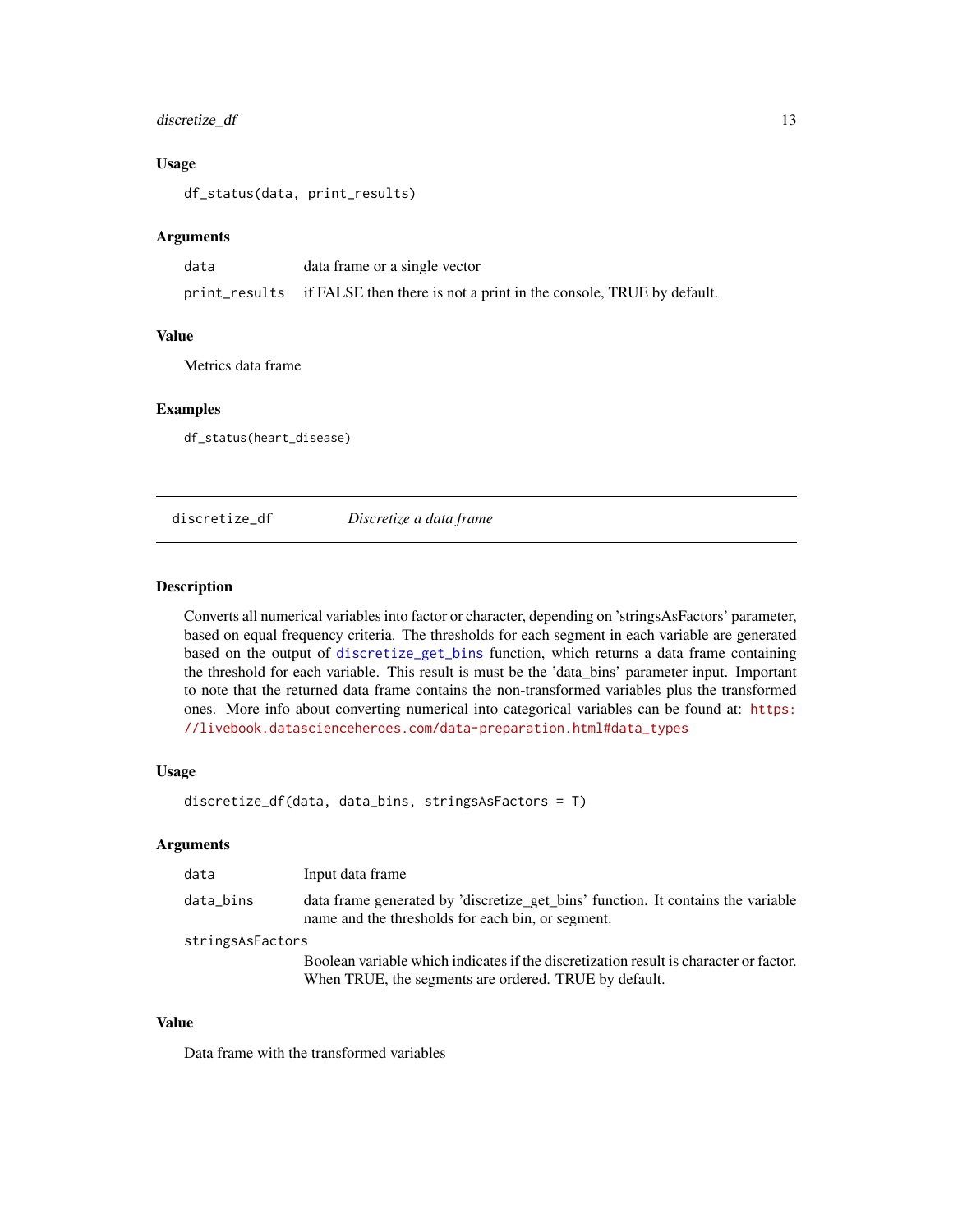## Examples

```
## Not run:
# Getting the bins thresholds for each. If input is missing, will run for all numerical variables.
d_bins=discretize_get_bins(data=heart_disease,
input=c("resting_blood_pressure", "oldpeak"), n_bins=5)
# Now it can be applied on the same data frame, or in a new one (for example in a predictive model
that change data over time)
heart_disease_discretized=discretize_df(data=heart_disease, data_bins=d_bins, stringsAsFactors=T)
```
## End(Not run)

<span id="page-13-1"></span>discretize\_get\_bins *Get the data frame thresholds for discretization*

# Description

It takes a data frame and returns another data frame indicating the threshold for each bin (or segment) in order to discretize the variable.

# Usage

discretize\_get\_bins(data, n\_bins = 5, input = NULL)

# Arguments

| data   | Data frame source                                                                                                                                                                                                                                                                                                                                                                                                                                                                                                                                                                                                                                      |
|--------|--------------------------------------------------------------------------------------------------------------------------------------------------------------------------------------------------------------------------------------------------------------------------------------------------------------------------------------------------------------------------------------------------------------------------------------------------------------------------------------------------------------------------------------------------------------------------------------------------------------------------------------------------------|
| n_bins | The number of desired bins (or segments) that each variable will have.                                                                                                                                                                                                                                                                                                                                                                                                                                                                                                                                                                                 |
| input  | Vector of string containing all the variables that will be processed. If empty<br>it will run for all numerical variables that match the following condition, the<br>number of unique values must be higher than the ones defined at 'n_bins' pa-<br>rameter. NAs values are automatically handled by converting them into another<br>category (more info about it at https://livebook.datascienceheroes.com/<br>data-preparation.html#treating-missing-values-in-numerical-variables).<br>This function must be used with discretize_df. If it is needed a different number<br>of bins per variable, then the function must be called more than once. |

# Value

Data frame containing the thresholds or cuts to bin every variable

<span id="page-13-0"></span>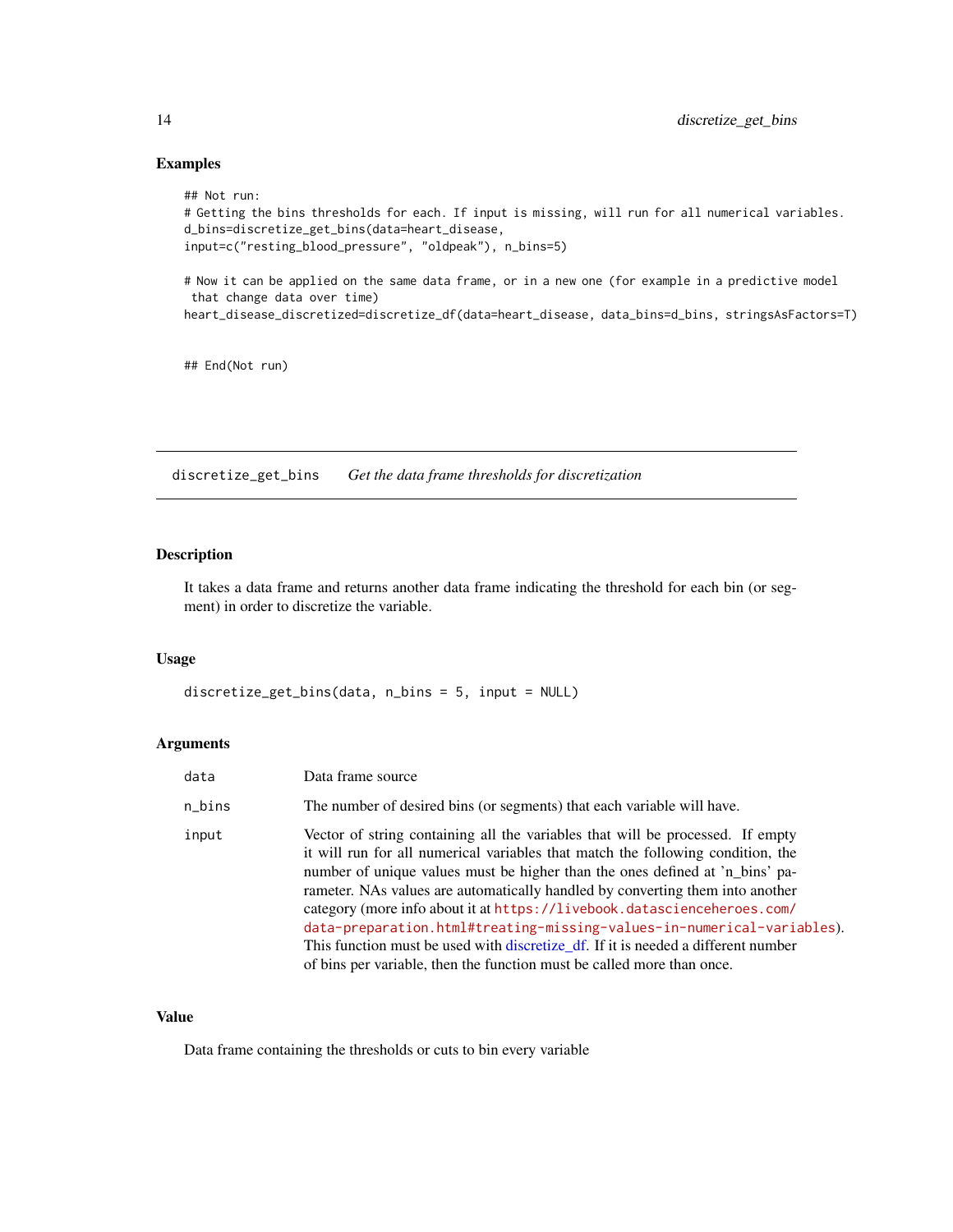# <span id="page-14-0"></span>discretize\_rgr 15

#### Examples

```
## Not run:
# Getting the bins thresholds for each. If input is missing, will run for all numerical variables.
d_bins=discretize_get_bins(data=heart_disease,
                           input=c("resting_blood_pressure", "oldpeak"),
                           n_bins=5)
# Now it can be applied on the same data frame, or in a new one (for example in a predictive model
# that change data over time)
heart_disease_discretized=discretize_df(data=heart_disease, data_bins=d_bins, stringsAsFactors=T)
# Checking results
df_status(heart_disease_discretized)
## End(Not run)
```
discretize\_rgr *Variable discretization by gain ratio maximization*

# Description

Discretize numeric variable by maximizing the information gain between each bucket and the target variable. Each cut point is recusivelly selected based on

#### Usage

```
discretize_rgr(input, target, min_perc_bins = 0.1, max_n_bins = 5)
```
### Arguments

| input         | numeric input vector to discretize                                                                                   |
|---------------|----------------------------------------------------------------------------------------------------------------------|
| target        | character or factor multi-calss target variable                                                                      |
| min_perc_bins | minimum percetange of rows for each split or segment (controls the sample<br>size), $0.1$ (or 10 percent) as default |
| max_n_bins    | maximum number of bins or segments to split the input variable, 5 bins as de-<br>fault                               |

#### Value

discretized variable (factor)

```
## Not run:
library(funModeling)
data=heart_disease
input=data$oldpeak
target=as.character(data$has_heart_disease)
```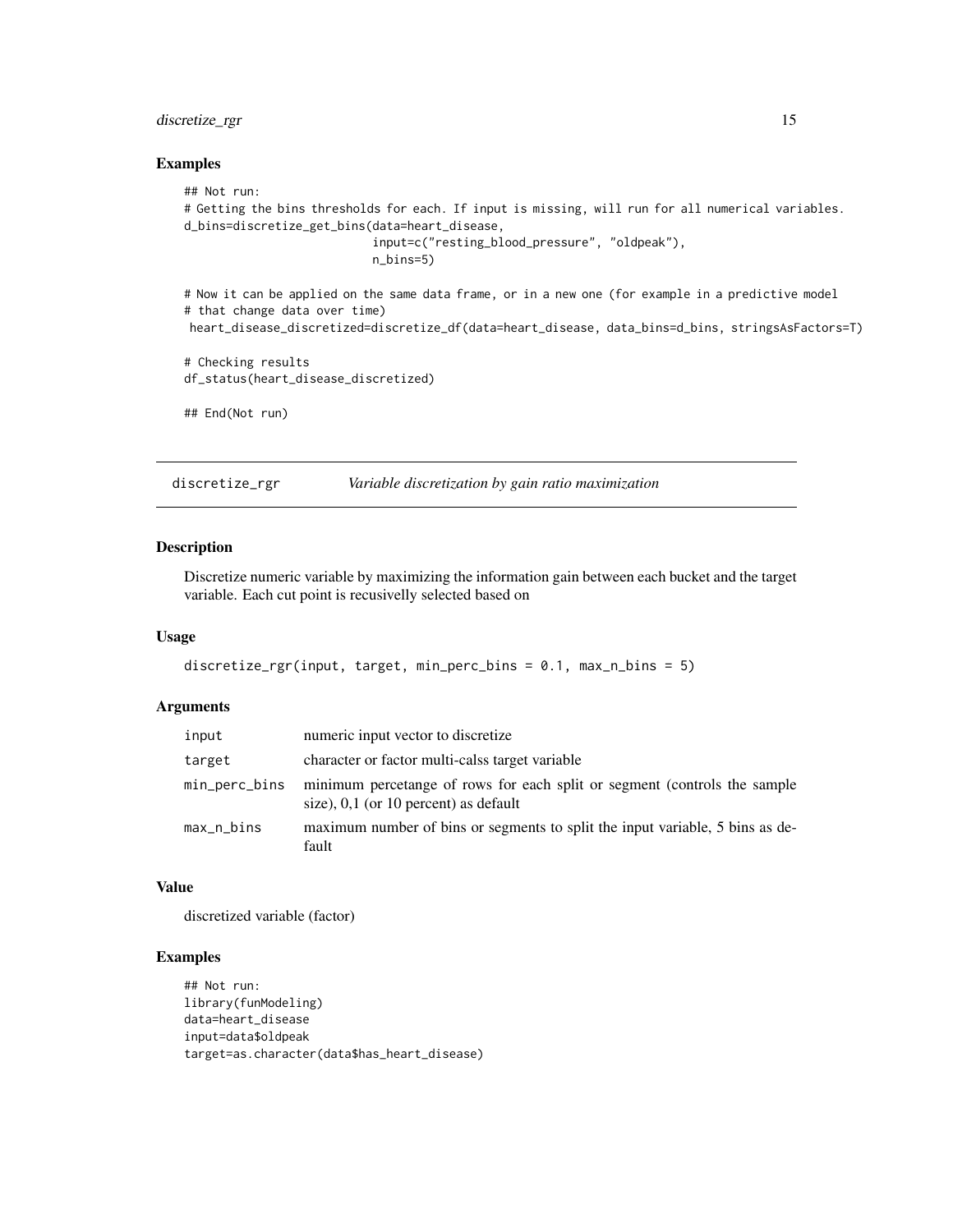```
input2=discretize_rgr(input, target)
# checking:
summary(input2)
## End(Not run)
```
entropy\_2 *Computes the entropy between two variables*

# Description

It calculates the entropy between two categorical variables using log2. This log2 is mentioned in most of the Claude Shannon bibliography. Input/target can be numeric or character.

## Usage

entropy\_2(input, target)

# Arguments

| input  | numeric/character vector |
|--------|--------------------------|
| target | numeric/character vector |

# Value

Entropy measured in bits

# Examples

```
## Not run:
# Measuring entropy between input and target variable
entropy_2(input=data_golf$outlook, target=data_golf$play_golf)
```
## End(Not run)

<span id="page-15-0"></span>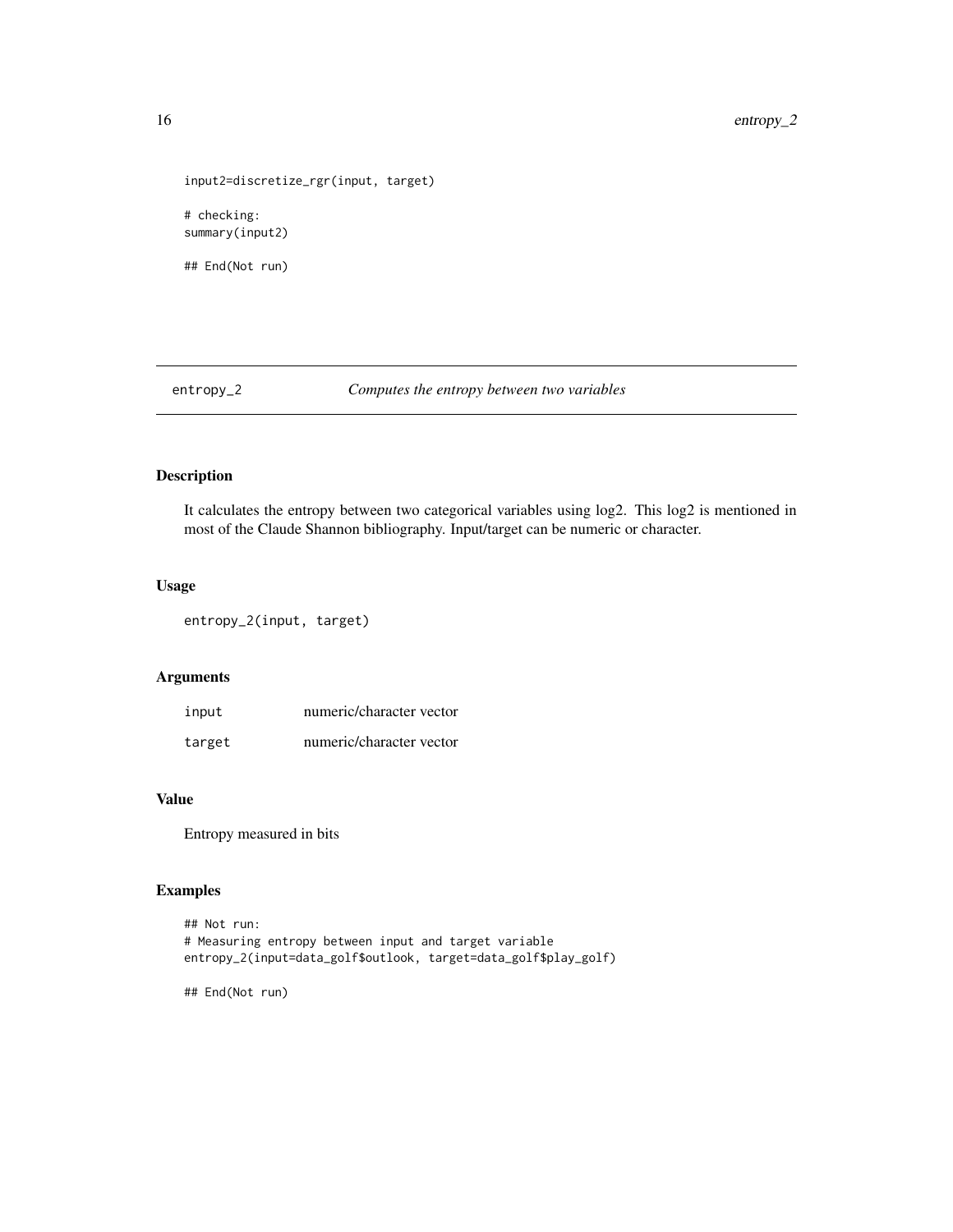<span id="page-16-0"></span>

Equal frequency tries to put the same quantity of cases per bin when possible. It's a wrapper of function cut2 from Hmisc package.

### Usage

equal\_freq(var, n\_bins)

# Arguments

| var    | input variable                                                                                                                           |
|--------|------------------------------------------------------------------------------------------------------------------------------------------|
| n bins | number of bins to split 'var' by equal frequency, if it not possible to calculate<br>for the desired bins, it returns the closest number |

# Value

The binned variable.

# Examples

```
## Example 1
summary(heart_disease$age)
age_2=equal_freq(var=heart_disease$age, n_bins = 10)
summary(age_2)
## Example 2
age_3=equal_freq(var=heart_disease$age, n_bins = 5)
summary(age_3)
```
export\_plot *Export plot to jpeg file*

# Description

Export 'object\_plot' to jpeg file under the name 'file\_name' in the directory 'path\_out'

# Usage

```
export_plot(object_plot, path_out, file_name)
```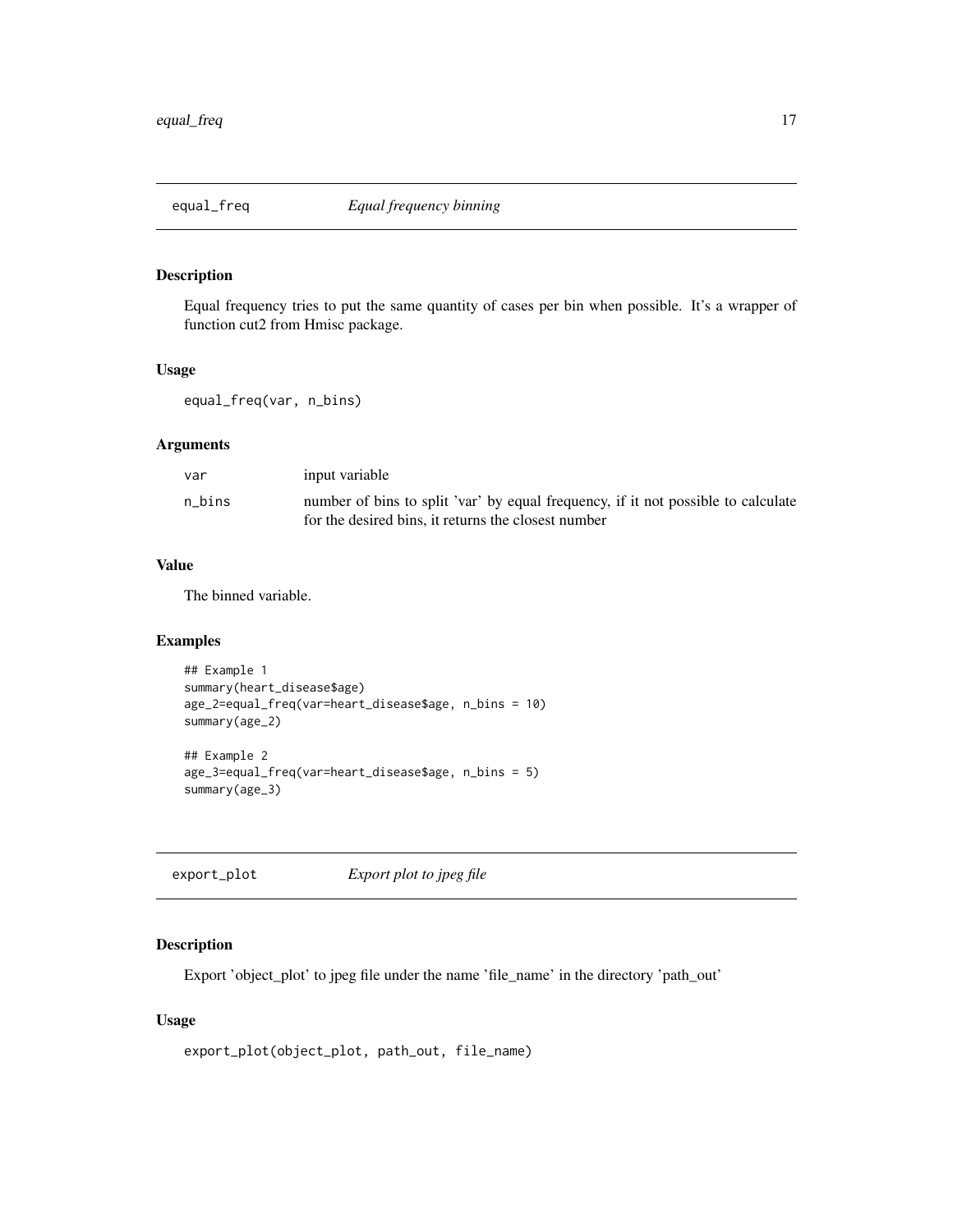# <span id="page-17-0"></span>Arguments

| object_plot | Object plot to export (like ggplot2)                                                                                                                                                          |
|-------------|-----------------------------------------------------------------------------------------------------------------------------------------------------------------------------------------------|
| path_out    | path directory to export the output, if it has a value the plot is saved, if the<br>directory doesn't existis it will try to create it. To save in current directory path<br>must be dot: "." |
| file_name   | output file name                                                                                                                                                                              |

# Value

none

| fibonacci | Fibonacci series |  |
|-----------|------------------|--|
|-----------|------------------|--|

# Description

It retrieves a vector containing the first N numbers specified in 'length' parameter of the Fibonacci series.

# Usage

```
fibonacci(length, remove_first = F)
```
# Arguments

| length       | data frame                                                                                                      |
|--------------|-----------------------------------------------------------------------------------------------------------------|
| remove first | removes the first value of the series, because first 2 elements are the same (num-<br>ber=1). False by default. |

# Value

vector

```
# Get the first 4 elements of Fibonacci series
fibonacci(4)
```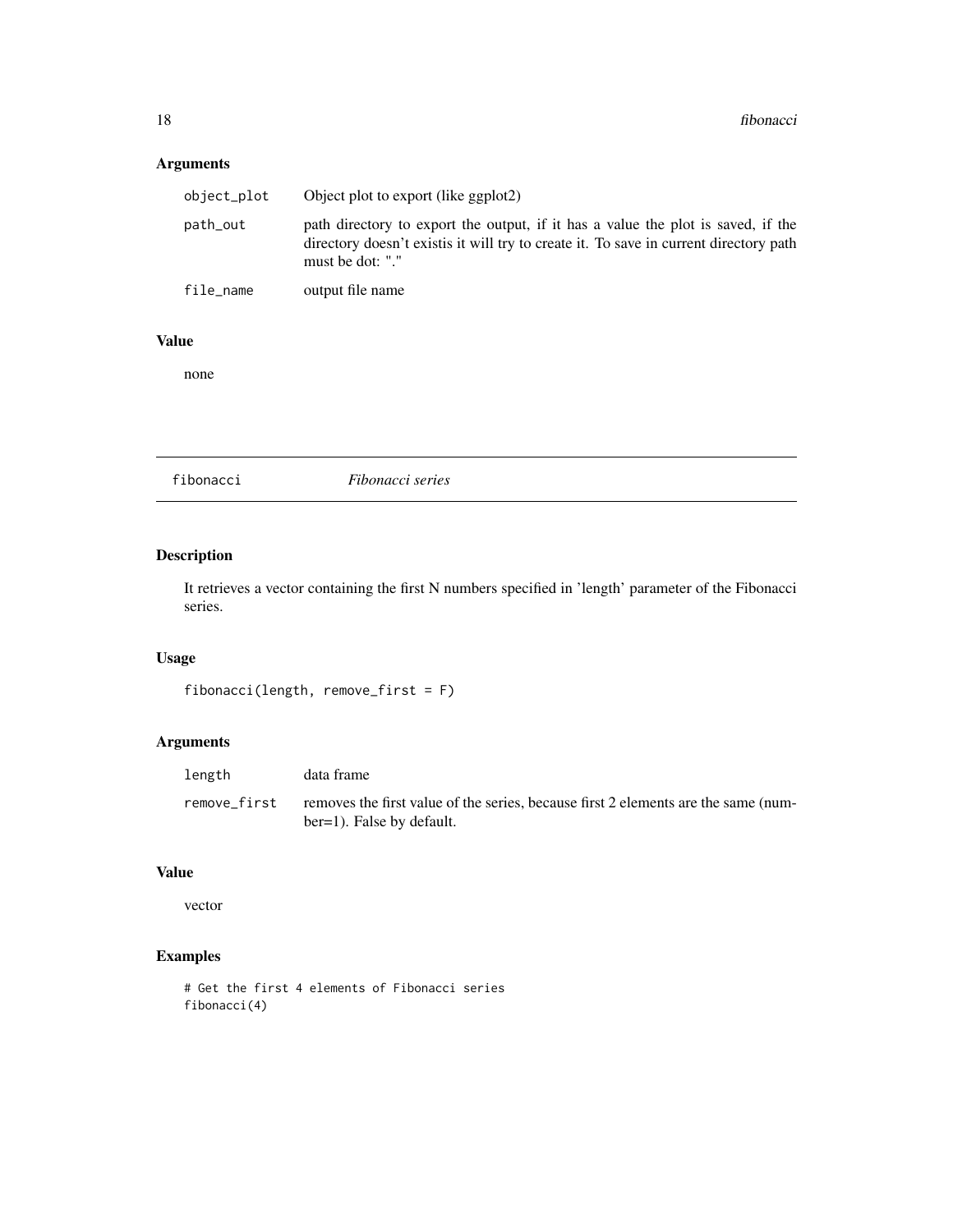<span id="page-18-0"></span>Retrieves the frequency and percentage for input

# Usage

 $freq(data, input = NA, plot = TRUE, na.rm = FALSE, path.out)$ 

### Arguments

| data     | input data containing the variable to describe                                                                                     |  |
|----------|------------------------------------------------------------------------------------------------------------------------------------|--|
| input    | string input variable (if empty, it runs for all numeric variable), it can take a<br>single character value or a character vector. |  |
| plot     | flag indicating if the plot is desired, TRUE by default                                                                            |  |
| na.rm    | flag indicating if NA values must be included in the analysis, FALSE by default                                                    |  |
| path_out | path directory, if it has a value the plot is saved                                                                                |  |

# Value

vector with the values scaled into the 0 to 1 range

# Examples

```
freq(data=heart_disease$thal)
freq(data=heart_disease, input = c('thal','chest_pain'))
```
gain\_lift *Generates lift and cumulative gain performance table and plot*

# Description

It retrieves the cumulative positive rate -gain curve- and the lift chart & plot when score is divided in 5, 10 or 20 segments. Both metrics give a quality measure about how well the model predicts. Higher values at the beginning of the population implies a better model. More info at: [https:](https://livebook.datascienceheroes.com/model-performance.html#scoring_data) [//livebook.datascienceheroes.com/model-performance.html#scoring\\_data](https://livebook.datascienceheroes.com/model-performance.html#scoring_data)

# Usage

```
gain_lift(data, score, target, q_segments = 10)
```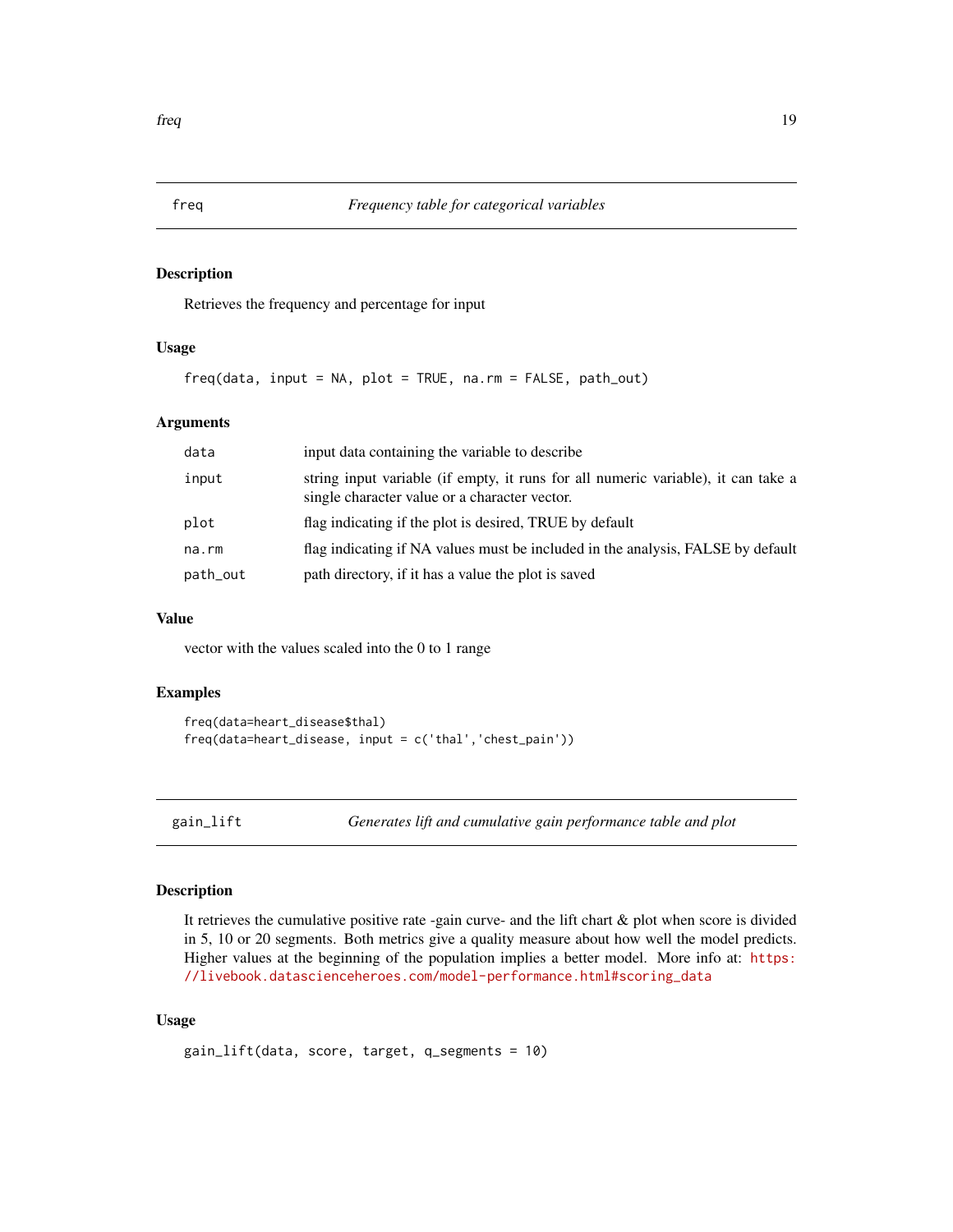### <span id="page-19-0"></span>Arguments

| data          | input data source                                                                      |
|---------------|----------------------------------------------------------------------------------------|
| score         | the variable which contains the score number, or likelihood of being positive<br>class |
| target        | target binary variable indicating class label                                          |
| $q$ _segments | quantity of segments to split score variable, valid values: 5, 10 or 20                |

# Value

lift/gain table, column: gain implies how much positive cases are catched if the cut point to define the positive class is set to the column "Score Point"

#### Examples

```
fit_glm=glm(has_heart_disease ~ age + oldpeak, data=heart_disease, family = binomial)
heart_disease$score=predict(fit_glm, newdata=heart_disease, type='response')
gain_lift(data=heart_disease, score='score', target='has_heart_disease')
```
gain\_ratio *Gain ratio*

### Description

Computes the information gain between an 'input' and 'target' variable (using log2). Similar to information gain but less sensitive to high cardinality variables.

### Usage

gain\_ratio(input, target)

# Arguments

| input  | numeric/character vector |
|--------|--------------------------|
| target | numeric/character vector |

### Value

gain ratio

# Examples

```
## Not run:
gain_ratio(input=data_golf$outlook, target=data_golf$play_golf)
```
## End(Not run)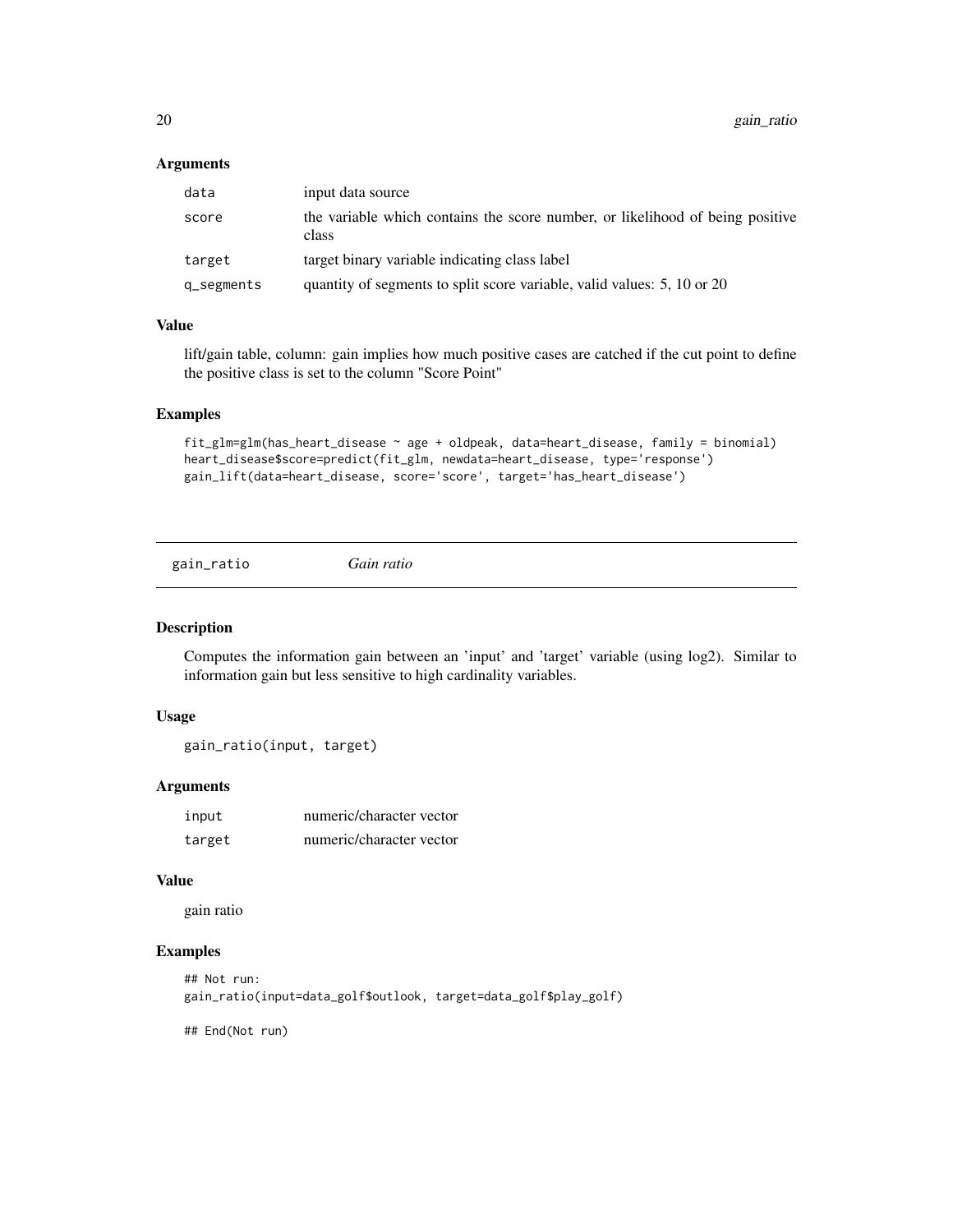<span id="page-20-0"></span>

Split input data into training and test set, retrieving always same sample by setting the seed.

### Usage

```
get_sample(data, percentage_tr_rows = 0.8, seed = 987)
```
### Arguments

| data               | input data source                                                                                                  |
|--------------------|--------------------------------------------------------------------------------------------------------------------|
| percentage_tr_rows |                                                                                                                    |
|                    | percentage of training rows, range value from 0.1 to 0.99, default value= $0.8\,(80)$<br>percent of training data) |
| seed               | to generate the sample randomly, default value=987                                                                 |

# Value

TRUE/FALSE vector same length as 'data' param. TRUE represents that row position is for training data

### Examples

```
# Training and test data. Percentage of training cases default value=80%.
index_sample=get_sample(data=heart_disease, percentage_tr_rows=0.8)
# Generating the samples
data_tr=heart_disease[index_sample,]
data_ts=heart_disease[-index_sample,]
```
hampel\_outlier *Hampel Outlier Threshold*

### **Description**

Retrieves the bottom and top boundaries to flag outliers or extreme values, according to the Hampel method. This technique takes into account the median and MAD value, which is a is a robust measure of the variability of a univariate sample of quantitative data (Wikipedia). Similar to standard deviation but less sensitve to outliers. This function is used in 'prep\_outliers' function. All 'NA's values are automatically excluded. More information at: [https://livebook.](https://livebook.datascienceheroes.com/data-preparation.html#how_to_deal_with_outliers_in_r) [datascienceheroes.com/data-preparation.html#how\\_to\\_deal\\_with\\_outliers\\_in\\_r](https://livebook.datascienceheroes.com/data-preparation.html#how_to_deal_with_outliers_in_r).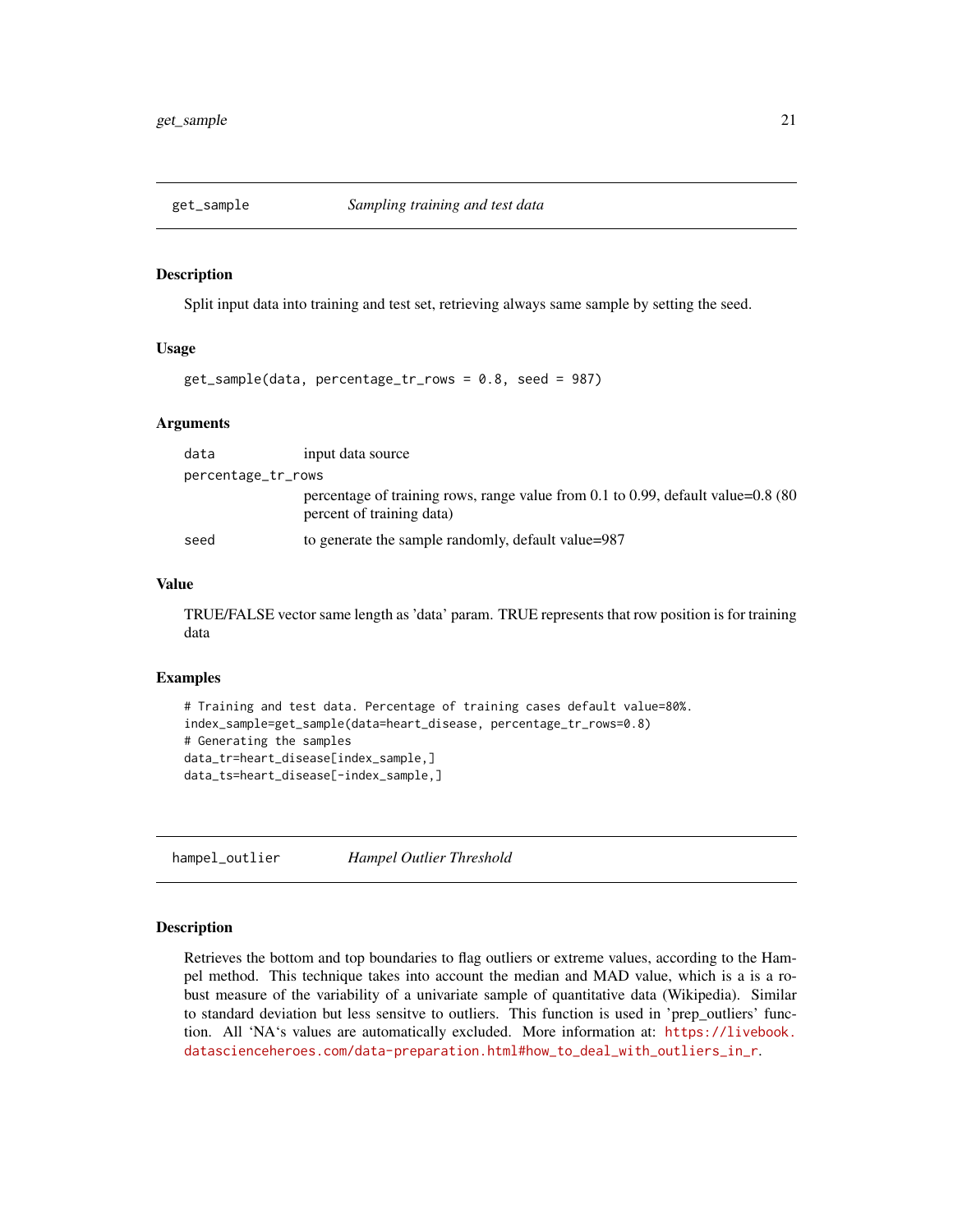# Usage

```
hampel_outlier(input, k_mad_value = 3)
```
# Arguments

| input       | Numeric variable vector                                                                                                                         |
|-------------|-------------------------------------------------------------------------------------------------------------------------------------------------|
| k_mad_value | K' multiplier for the median absolute deviation. The higher the value, the more<br>outliers will be detected. Default value=3 (it's an standad) |

# Value

A two-item vector, the first value represents the bottom threshold, while the second one is the top threshold

# Examples

```
## Not run:
hampel_outlier(heart_disease$age)
```
## End(Not run)

heart\_disease *Heart Disease Data*

# Description

There are variables related to patient clinic trial. The variable to predict is 'has\_heart\_disease'.

# Usage

heart\_disease

# Format

A data frame with 303 rows and 16 variables: <https://archive.ics.uci.edu/ml/datasets/Heart+Disease>

<span id="page-21-0"></span>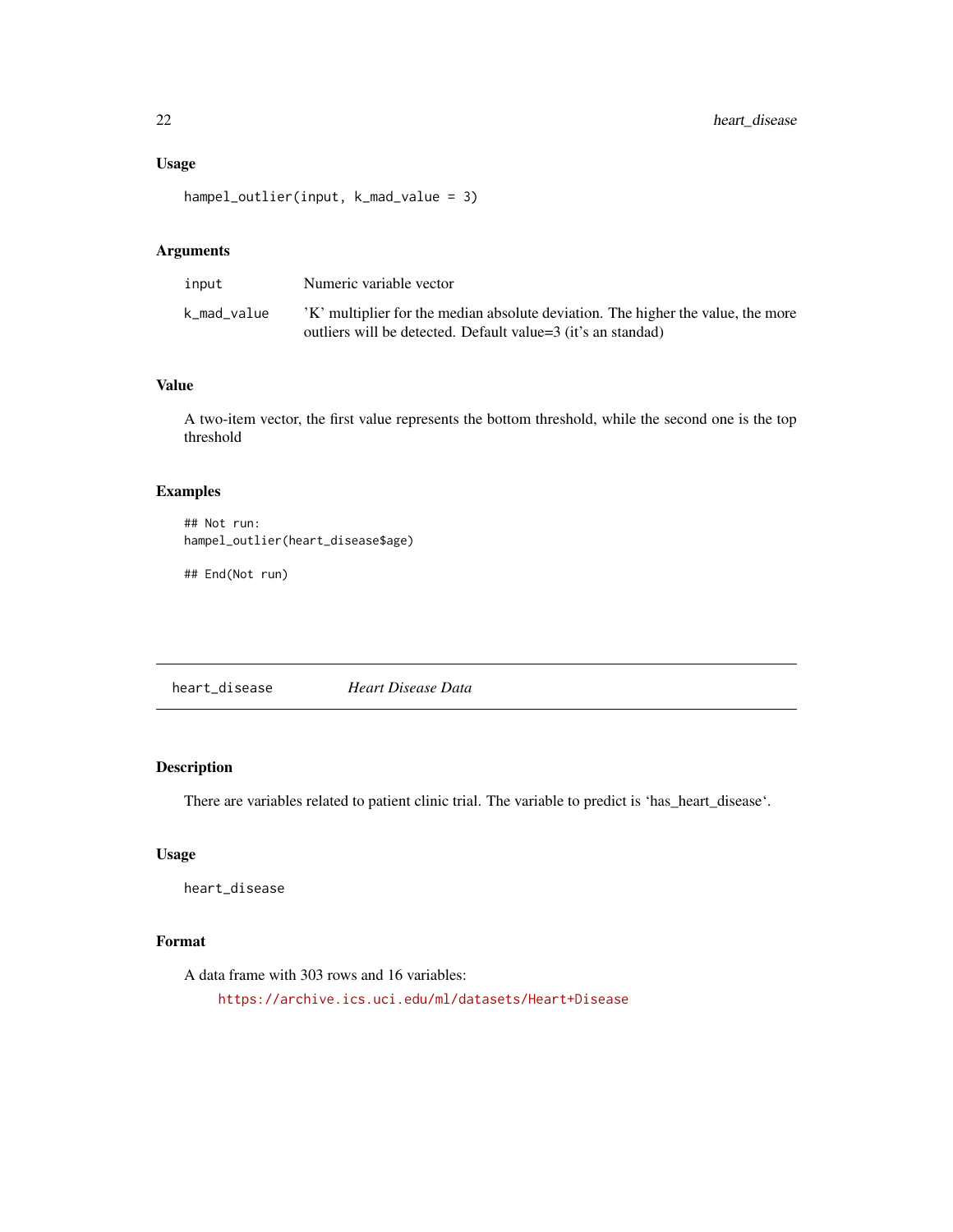<span id="page-22-0"></span>information\_gain *Information gain*

### Description

Computes the information gain between an 'input' and 'target' variable (using log2). In general terms, the higher the more predictable the input is.

# Usage

information\_gain(input, target)

# Arguments

| input  | numeric/character vector |
|--------|--------------------------|
| target | numeric/character vector |

# Value

information gain

### Examples

```
## Not run:
information_gain(input=data_golf$outlook, target=data_golf$play_golf)
```
## End(Not run)

infor\_magic *Computes several information theory metrics between two vectors*

# **Description**

It retrieves the same as [var\\_rank\\_info](#page-28-1) but receiving two vectors. Metrics are: entropy (en), mutual information (mi), information gain (ig) and gain ratio (gr).

# Usage

```
infor_magic(input, target)
```
### Arguments

| input  | vector to be evaluated against the variable defined in 'target' parameter |
|--------|---------------------------------------------------------------------------|
| target | vector containing the output variable.                                    |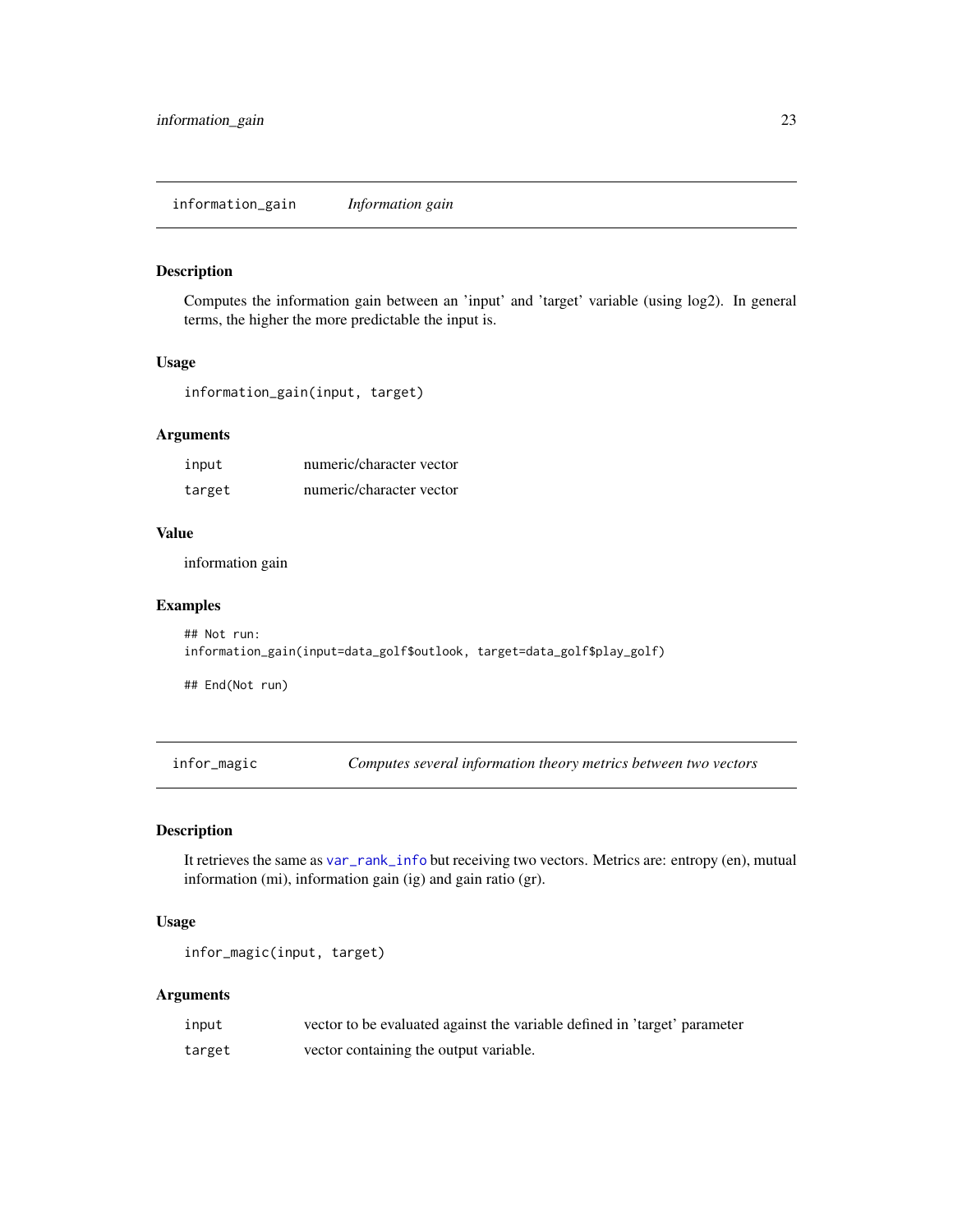# Value

Matrix of 1 row and 4 columns, where each column represent the mentioned metrics

# Examples

```
## Not run:
infor_magic(data_golf$outlook, data_golf$play_golf)
```
## End(Not run)

plotar *Correlation plots*

# Description

Visual correlation analysis. Plot different graphs in order to expose the inner information of any numeric variable against the target variable

# Usage

plotar(data, input, target, plot\_type, path\_out)

# Arguments

| data      | data frame source                                                                                                                  |
|-----------|------------------------------------------------------------------------------------------------------------------------------------|
| input     | string input variable (if empty, it runs for all numeric variable), it can take a<br>single character value or a character vector. |
| target    | string of the variable to predict, it supports binary or multinominal values.                                                      |
| plot_type | Indicates the type of plot to retrieve, available values: "boxplot" or "histdens".                                                 |
| path_out  | path directory, if it has a value the plot is saved. To save in current directory<br>path must be dot: "."                         |

#### Value

Single or multiple plots specified by 'plot\_type' parameter

```
## Not run:
## It runs for all numeric variables automatically
plotar(data=heart_disease, target="has_heart_disease", plot_type="histdens")
plotar(heart_disease, input = 'age', target = 'chest_pain', plot_type = "boxplot")
## End(Not run)
```
<span id="page-23-0"></span>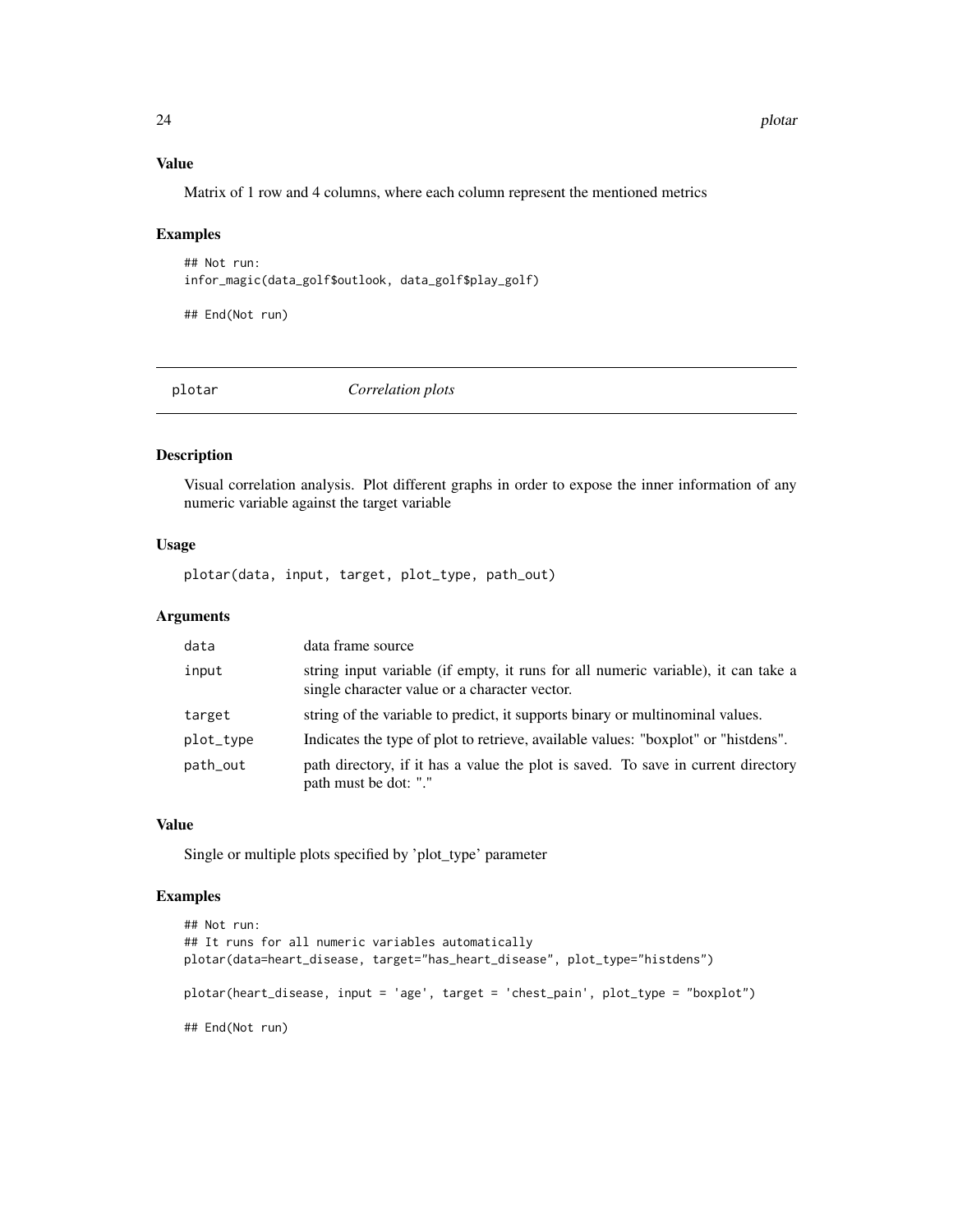<span id="page-24-0"></span>

Retrieves one plot containing all the histograms for numerical variables. NA values will not be displayed.

### Usage

plot\_num(data, bins = 10, path\_out = NA)

# Arguments

| data     | data frame                                                                                                                                                                                    |
|----------|-----------------------------------------------------------------------------------------------------------------------------------------------------------------------------------------------|
| bins     | number of bars (bins) to plot each histogram, 10 by default                                                                                                                                   |
| path_out | path directory to export the output, if it has a value the plot is saved, if the<br>directory doesn't existis it will try to create it. To save in current directory path<br>must be dot: "." |

# Value

plot containing all numerical variables

### Examples

```
## Not run:
plot_num(mtcars)
# changing the bins parameter and exporting the plot
plot_num(data=mtcars, bins=5, path_out="my_folder")
```
## End(Not run)

prep\_outliers *Outliers Data Preparation*

# Description

Deal with outliers by setting an 'NA value' or by 'stopping' them at a certain. There are three supported methods to flag the values as outliers: "bottom\_top", "tukey" and "hampel". The parameters: 'top\_percent' and/or 'bottom\_percent' are used only when method="bottom\_top".

For a full reference please check the official documentation at: [https://livebook.datasciencehe](https://livebook.datascienceheroes.com/data-preparation.html#treatment_outliers)roes. [com/data-preparation.html#treatment\\_outliers](https://livebook.datascienceheroes.com/data-preparation.html#treatment_outliers)> Setting NA is recommended when doing statistical analysis, parameter: type='set\_na'. Stopping is recommended when creating a predictive model without biasing the result due to outliers, parameter: type='stop'.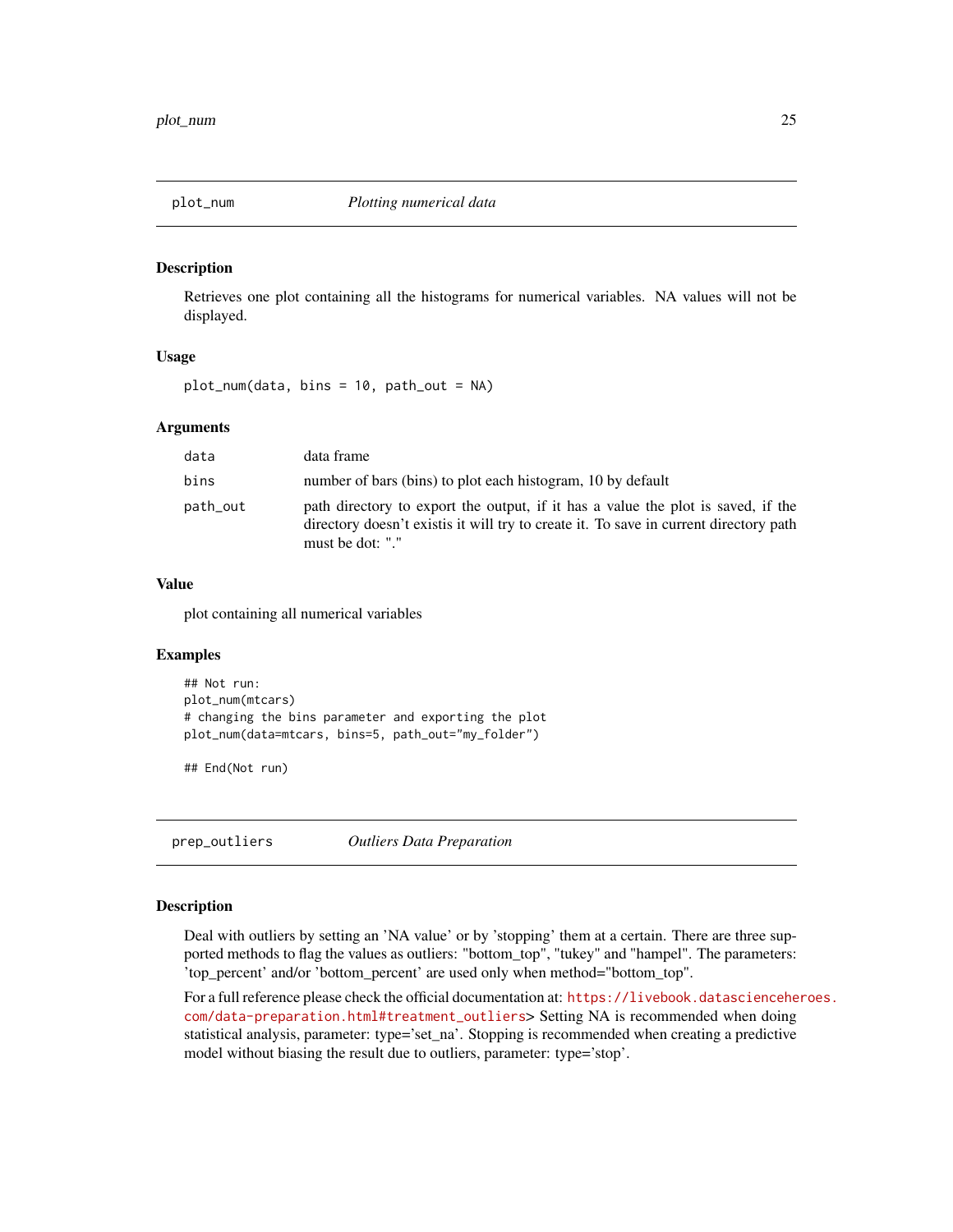The function can take a data frame, and returns the same data plus the transformations specified in the input parameter. Or it can take a single vector (in the same 'data' parameter), and it returns a vector.

#### Usage

```
prep_outliers(data, input = NA, type = NA, method = NA,bottom_percent = NA, top_percent = NA)
```
# Arguments

| data        | a data frame or a single vector. If it's a data frame, the function returns a data<br>frame, otherwise it returns a vector.                                                      |
|-------------|----------------------------------------------------------------------------------------------------------------------------------------------------------------------------------|
| input       | string input variable (if empty, it runs for all numeric variable).                                                                                                              |
| type        | can be 'stop' or 'set_na', in the first case all falling out of the threshold will be<br>converted to the threshold, on the other case all of these values will be set as<br>NA. |
| method      | indicates the method used to flag the outliers, it can be: "bottom_top", "tukey"<br>or "hampel".                                                                                 |
|             | bottom_percent value from 0 to 1, represents the lowest X percentage of values to treat. Valid<br>only when method="bottom top".                                                 |
| top_percent | value from 0 to 1, represents the highest X percentage of values to treat. Valid<br>only when method="bottom_top".                                                               |

# Value

A data frame with the desired outlier transformation

# Examples

```
## Not run:
# Creating data frame with outliers
set.seed(10)
df = data.frame(var1=rchisq(1000,df = 1), var2=rnorm(1000))
df=rbind(df, 1135, 2432) # forcing outliers
df$id=as.character(seq(1:1002))
# for var1: mean is \sim 4.56, and max 2432
summary(df)
########################################################
### PREPARING OUTLIERS FOR DESCRIPTIVE STATISTICS
########################################################
```
#### EXAMPLE 1: Removing top 1%% for a single variable # checking the value for the top 1% of highest values (percentile 0.99), which is ~ 7.05 quantile(df\$var1, 0.99)

# Setting type='set\_na' sets NA to the highest value specified by top\_percent. # In this case 'data' parameter is single vector, thus it returns a single vector as well.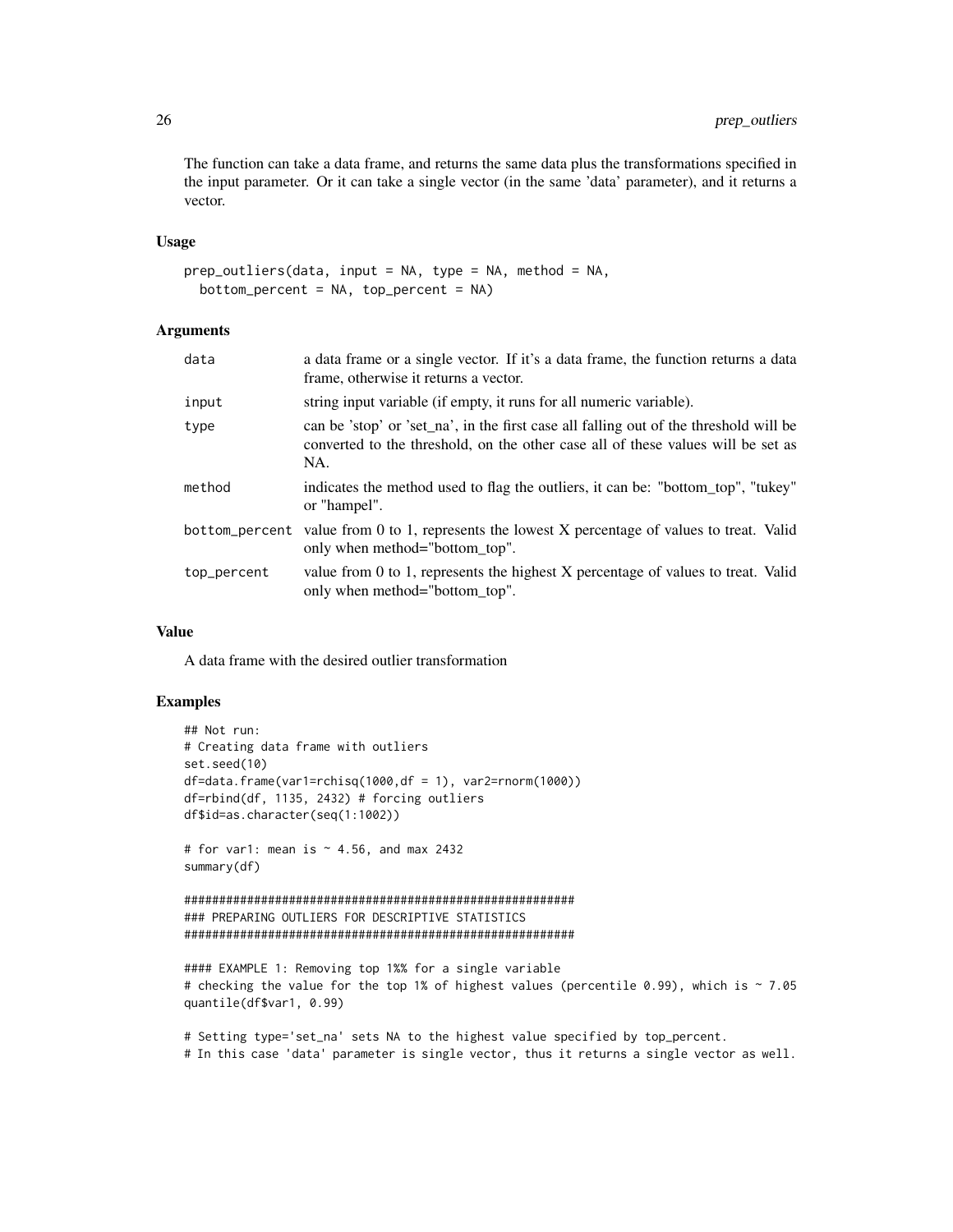### <span id="page-26-0"></span>profiling\_num 27

```
var1_treated=prep_outliers(data = df$var1, type='set_na', top_percent = 0.01,method = "bottom_top")
# now the mean (~ 1) is more accurate, and note that: 1st, median and 3rd
# quartiles remaining very similar to the original variable.
summary(var1_treated)
#### EXAMPLE 2: Removing top and bottom 1% for the specified input variables.
vars_to_process=c('var1', 'var2')
df_treated3=prep_outliers(data = df, input = vars_to_process, type='set_na',
bottom_percent = 0.01, top_percent = 0.01, method = "bottom_top")
summary(df_treated3)
########################################################
### PREPARING OUTLIERS FOR PREDICTIVE MODELING
########################################################
data_prep_h=funModeling::prep_outliers(data = heart_disease,
input = c('age','resting_blood_pressure'),
method = "hampel", type='stop')
# Using Hampel method to flag outliers:
summary(heart_disease$age);summary(data_prep_h$age)
# it changed from 29 to 29.31, and the max remains the same at 77
hampel_outlier(heart_disease$age) # checking the thresholds
data_prep_a=funModeling::prep_outliers(data = heart_disease,
input = c('age','resting_blood_pressure'),
method = "tukey", type='stop')
max(heart_disease$age);max(data_prep_a$age)
# remains the same (77) because the max thers for age is 100
tukey_outlier(heart_disease$age)
## End(Not run)
```
profiling\_num *Profiling numerical data*

### Description

Get a metric table with many indicators for all numerical variables, automatically skipping the non-numerical variables. Current metrics are: mean, std\_dev: standard deviation, all the p\_XX: percentile at XX number, skewness, kurtosis, iqr: inter quartile range, variation\_coef: the ratio of sd/mean, range\_98 is the limit for which the 98

### Usage

```
profiling_num(data, print_results = T, digits = 2)
```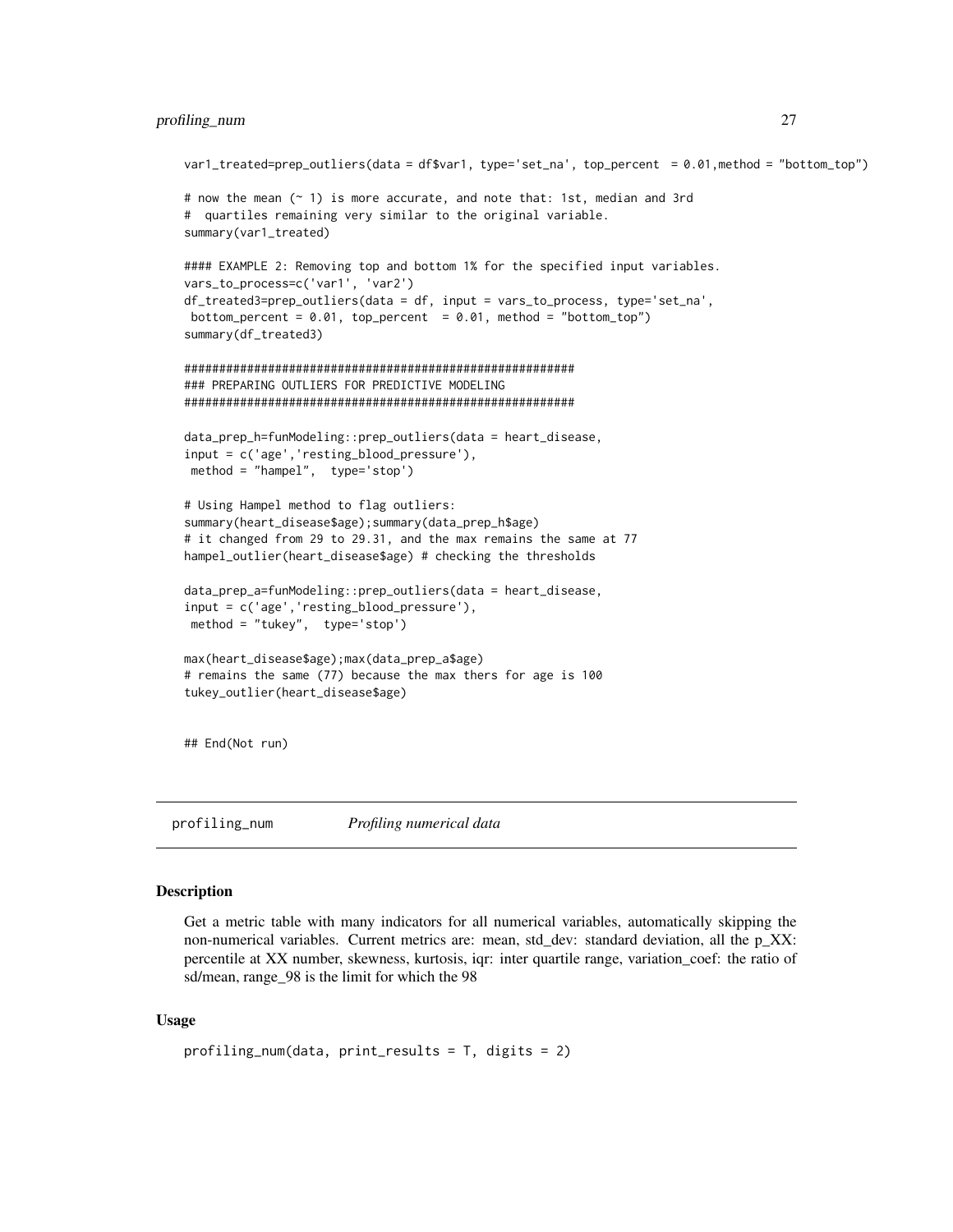### 28 range01

# Arguments

| data   | data frame                                             |
|--------|--------------------------------------------------------|
|        | print_results prints the result, TRUE by default.      |
| digits | the number of digits to show the result, 2 by default. |

# Value

metrics table

# Examples

profiling\_num(mtcars)

range01 *Transform a variable into the [0-1] range*

# Description

Range a variable into [0-1], assigning 0 to the min and 1 to the max of the input variable. All NA values will be removed.

# Usage

range01(var)

# Arguments

var numeric input vector

## Value

vector with the values scaled into the 0 to 1 range

# Examples

range01(mtcars\$cyl)

<span id="page-27-0"></span>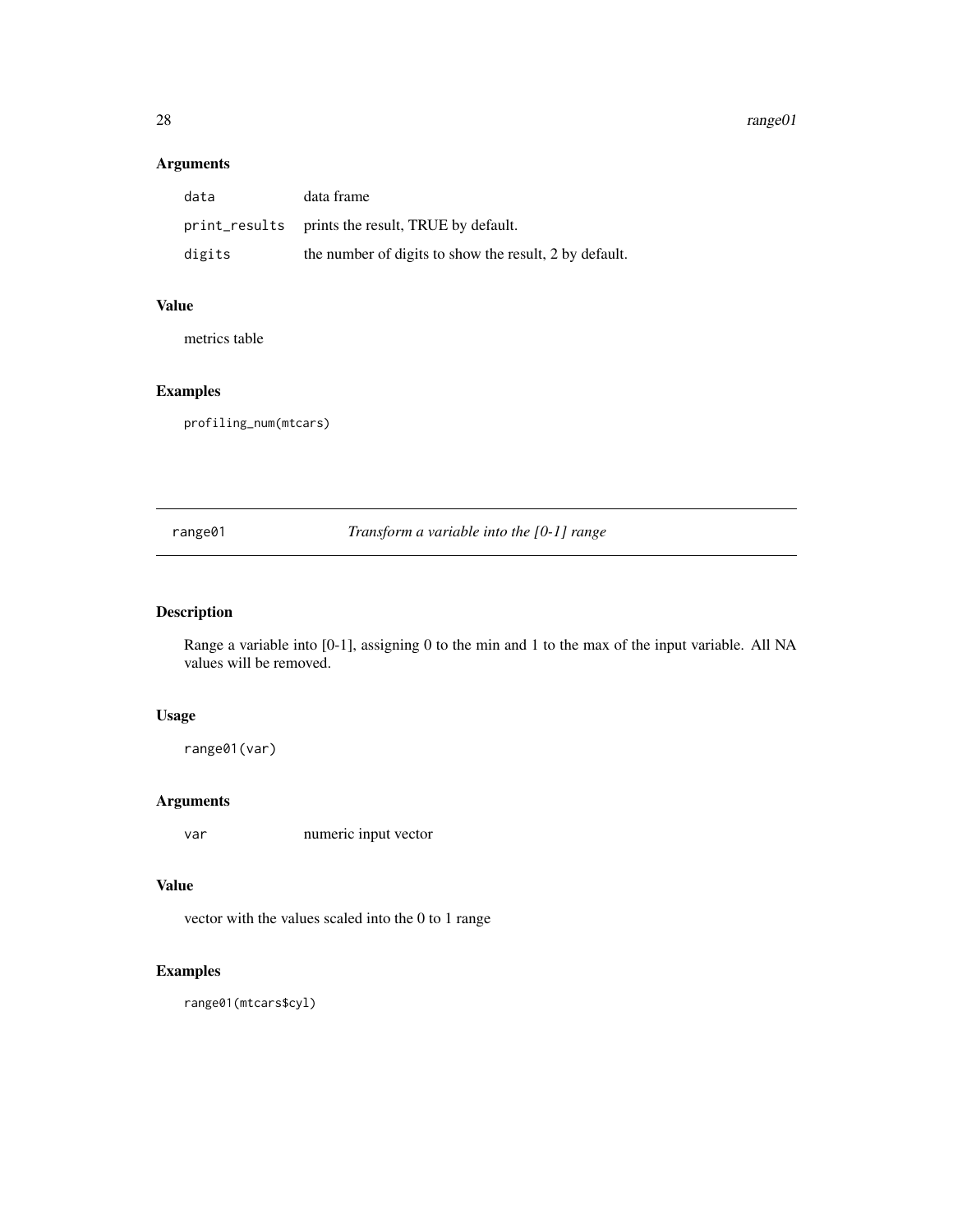<span id="page-28-0"></span>

Retrieves the bottom and top boundaries to flag outliers or extreme values, according to the Tukey's test. More info at [https://en.wikipedia.org/wiki/Outlier#Tukey.27s\\_test](https://en.wikipedia.org/wiki/Outlier#Tukey.27s_test) This function is used in 'prep\_outliers' function. All 'NA's values are automatically excluded. More information at: [https://livebook.datascienceheroes.com/data-preparation.html#how\\_to\\_deal\\_with\\_ou](https://livebook.datascienceheroes.com/data-preparation.html#how_to_deal_with_outliers_in_r)tliers\_ [in\\_r](https://livebook.datascienceheroes.com/data-preparation.html#how_to_deal_with_outliers_in_r).

### Usage

```
tukey_outlier(input)
```
### Arguments

input Numeric variable vector

### Value

A two-item vector, the first value represents the bottom threshold, while the second one is the top threshold

### Examples

```
## Not run:
tukey_outlier(heart_disease$age)
```
## End(Not run)

<span id="page-28-1"></span>var\_rank\_info *Importance variable ranking based on information theory*

### Description

Retrieves a data frame containing several metrics related to information theory. Metrics are: entropy (en), mutual information (mi), information gain (ig) and gain ratio (gr).

# Usage

var\_rank\_info(data, target)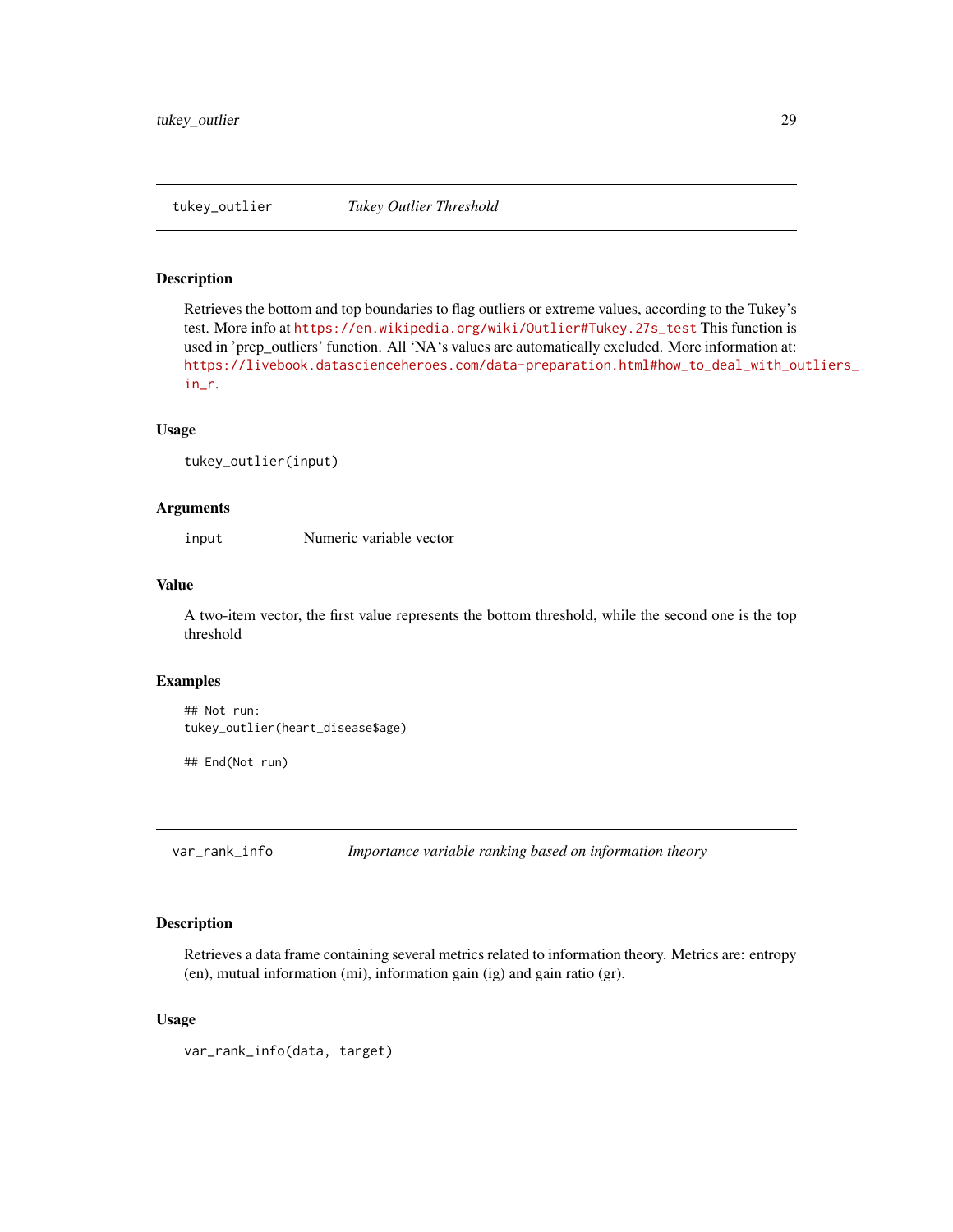<span id="page-29-0"></span>30 v\_compare

# Arguments

| data   | input data frame, all the variables will be evaluated against the variable defined<br>in 'target' parameter |
|--------|-------------------------------------------------------------------------------------------------------------|
| target | string variable name containing the output variable.                                                        |

# Value

data frame ordered by gain ratio metric

# Examples

```
## Not run:
var_rank_info(data_golf, "play_golf")
## End(Not run)
```
v\_compare *Compare two vectors*

# Description

Obtaing coincident and not coincident elements between two vectors.

# Usage

```
v_compare(vector_x, vector_y)
```
# Arguments

| vector x | 1st vector to compare |
|----------|-----------------------|
| vector_y | 2nd vector to compare |

# Value

Correlation index for all data input variable

```
v1=c("height","weight","age")
v2=c("height","weight","location","q_visits")
res=v_compare(vector_x=v1, vector_y=v2)
# Print the keys that didn't match
res
# Accessing the keys not present in
```